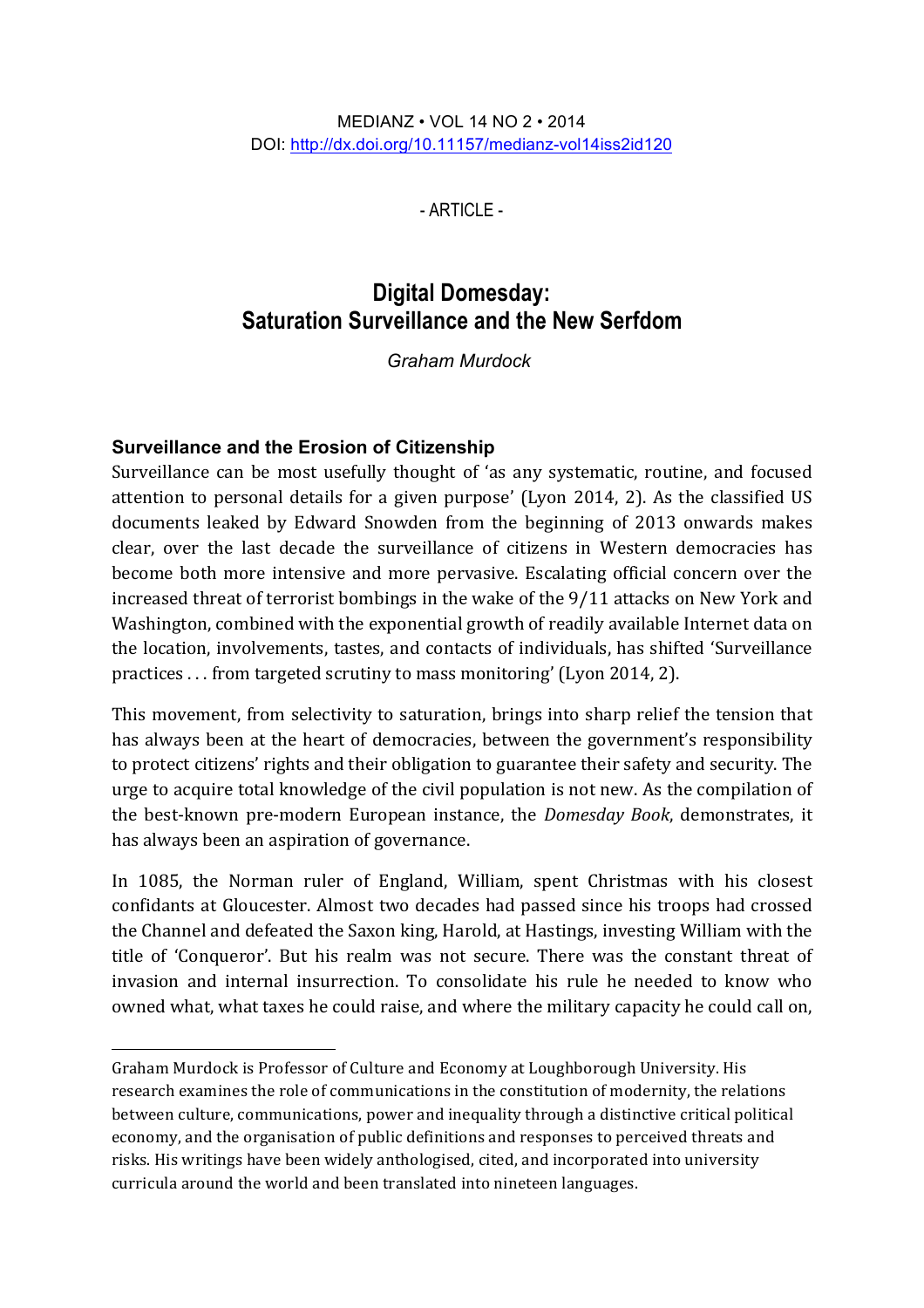or which could be deployed against him, was located. To find out he commissioned a 'Great Survey' of his occupied country dispatching royal officers to make a detailed inventory of holdings in village and towns across England. It was a monumental task completed with a year and the results recorded in what became to be known as the *Domesday Book* because, like the Last Judgment of God, its findings were final and could not be revised or appealed against. As the *Anglo-Saxon Chronicles* noted at the time, nothing escaped the officers' zealous inspection:

So very narrowly, indeed, did he commission them to trace it out, that there was not a single hide, nor vard of land, nay moreover (it is shameful to tell, though he thought it no shame to do it), not even an ox, nor a cow, nor a swine was there left, that was not set down in his writ. And all the recorded particulars were afterwards brought to him (Anon n.d.)

Nothing as comprehensively detailed was attempted in England again until the nineteenth century with the first national census of population in 1801, the introduction of a permanent income tax in 1842, and the Return of Owners of Land in 1873. These initiatives however, were launched in a new and very different political and economic context built around three developments. Firstly, ideals of democracy insisted that the state's coercive power be held accountable to parliaments elected by popular vote. Secondly, governments were taking on increased responsibilities for providing basic resources that supported individual self-realization and the overall quality of collective life. Thirdly, the profitability essential to the expansion of capitalism was increasingly coming to rely on personal consumption. Each of these innovations supported a new apparatus of surveillance organised respectively around security, welfare, and marketing. 

Building on Patton's useful definition, we can define the contemporary surveillance system as an assemblage of institutional complexes developed for different purposes 'whose unity comes solely from the fact that  $\dots$  they "work" together as a functional unity' (Patton 1994, 158). Recovering the histories of these complexes is essential to a full understanding of current developments since the present moment is defined precisely by their progressive incorporation into a single integrated system.

Within this system, control over the digital data that increasingly determines life chances is being ceded to remote centres of power that remain opaque and invisible, concealed behind walls of secrecy erected to protect these centres' conceptions of national security and commercial privilege. The resulting asymmetries in access to the information that informs the actions of the powerful (Lightfoot and Wisniewski 2014) is edging democracies towards a new absolutism. At the same time, the ways in which information on individuals is now being collected, classified and analysed is progressively eroding the rights of citizenship and generating new forms of subjection. We are witnessing the return of serfdom.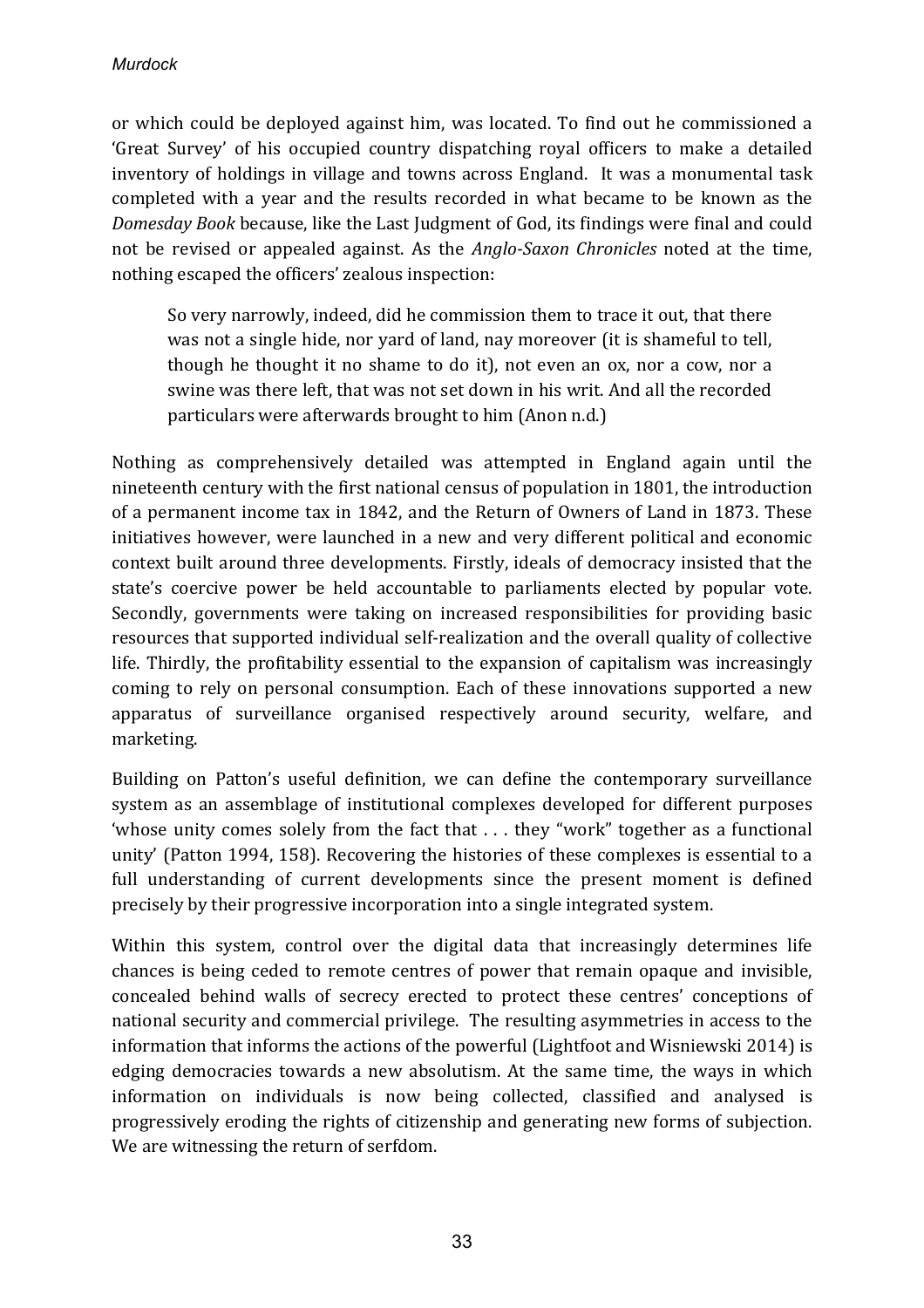# **Assembling the Surveillance Assemblage:**

# **The Security Complex**

William's claim to power was absolute, legitimated by divine right. The population he ruled over was subjected to his unchallengeable authority but entitled to his protection. As his subjects they had no choice but the trade personal liberty against security. This system was challenged and overturned by three revolutions in the space of three decades at the end of the eighteenth century. The French Revolution of 1789 destroyed the French monarchy and declared a republic, and the American Revolution of 1776 and the Haitian Revolution of 1791-1804 (the only successful slave revolt), replaced imperial rule with national self-government. Subjects were transformed into citizens, members of a political community whose governance was determined by free popular elections of the representatives who would make the laws by which they would consent to be governed.

The struggle to extend this core right of citizenship to everyone and create a genuinely inclusive system of representative democracy was protracted and bitter, and remained incomplete in many places at the turn of the twentieth century, including England, where the full female franchise was only finally introduced in 1928. The battle to universalise citizenship was, from the outset, bound up with two pervasive Establishment fears, of popular subversion and insurrection and loss of economic advantage and imperial reach.

The nineteenth century was a period of unprecedented migration, internally, from the countryside to the booming industrial cities, and transnationally, as those dispossessed by hunger and political persecution in their own countries sought refuge and prospects in the rising centres of the new capitalism. In 1849, Karl Marx, having been expelled successively from Prussia, France and Belgium for his radical political views, took up permanent residence in London, where in 1851, he was kept under surveillance by Wilhelm Stieber, an agent using an assumed name and posing as a journalist, dispatched by the Prussian Minster of the Interior. Stieber inveigled his way into the Marx household and compiled a detailed description. Expecting to find po-faced revolutionaries, he is won over by the conviviality and intellectual energy of Marx's circle:

Marx lives in one of the worst and hence cheapest quarters of London.  $\dots$ There is not one piece of good, solid furniture in the entire flat. Everything is broken, tattered and torn, finger-thick dust everywhere, and everything in the greatest disorder. But nothing of this embarrasses Marx or his wife in the least; you are cordially offered a pipe, tobacco, and whatever else there is; a spirited conversation makes up for the domestic defects and in the end you become reconciled because of the company, find it interesting, even original. (quoted in Holmes 2014, 8)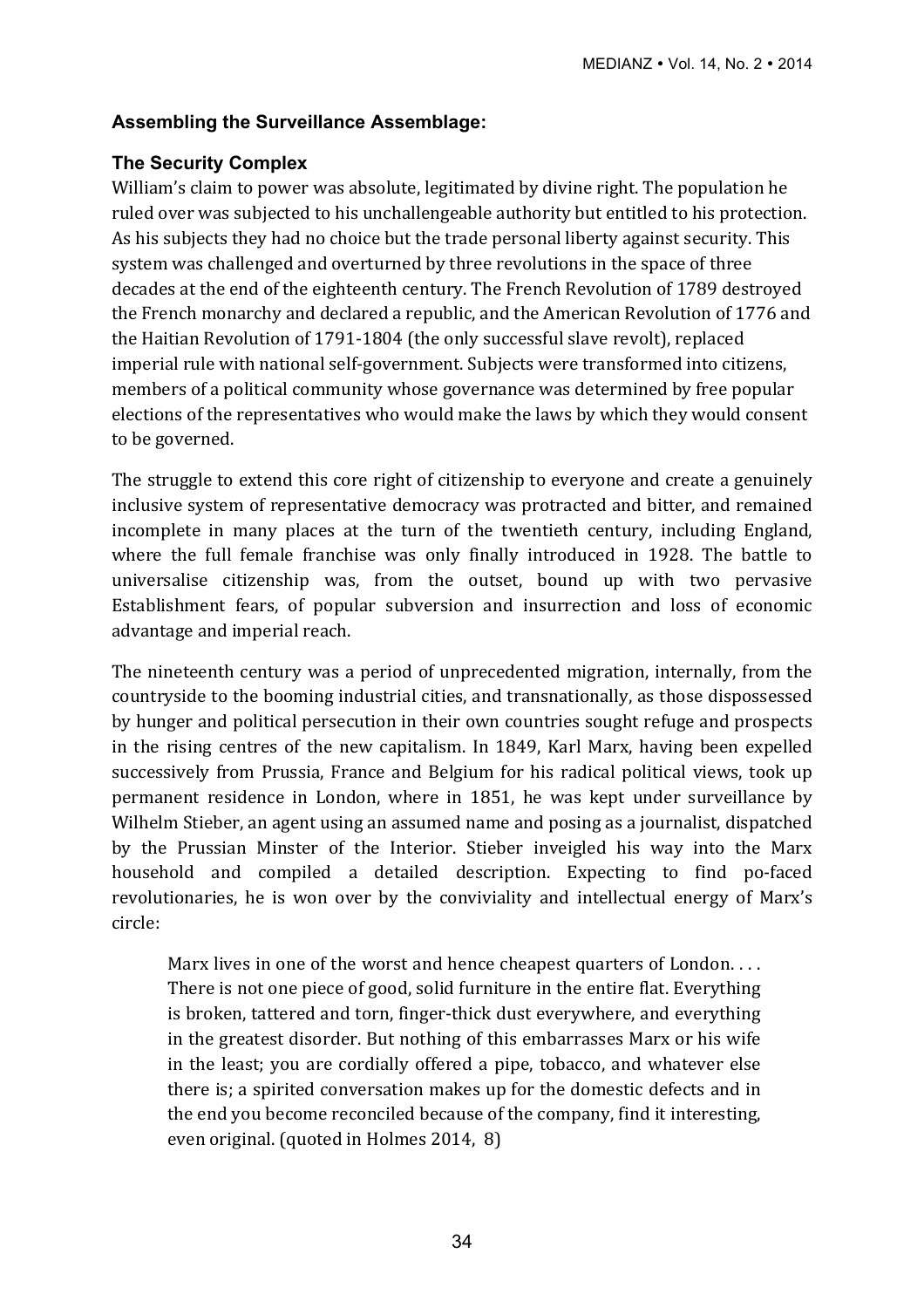By the end of the century, however, fear of immigrants and their subversive political ideas and activities had escalated and hardened. They had become 'the enemy within', resident in their countries of exile and migration but championing 'alien' ideas. Initial concern focused on anarchist activists who had dramatized their promotion of 'propaganda by the deed' with the series of bomb outrages; assassinating the Russian Tsar Alexander in 1881, and bombing the French Chamber of Deputies in 1893 and the Royal Observatory in London, the following year. The most extensive anarchist campaign occurred in the United States in 1919. In April, over thirty leading political and business figures, including the Attorney General and John D. Rockefeller, were sent packages in the post containing dynamite, and in June bombs were detonated within ninety minutes of each in seven cities across the country, including Philadelphia, home of the Liberty Bell, one of the central symbols of American democracy. The *Philadelphia Inquirer* cemented the popular iconography of threat in a cartoon showing a heavily bearded, swarthy, and Eastern-looking, man holding a torch labelled 'anarchy', creeping under the US flag. The authorities' reaction was rapid with around 10,000 arrested, 3,500 held in detention, and 556 'enemy aliens' eventually deported. The media image of the 'terrorist' forged against this background has proved remarkably resilient with contemporary *Jihadists* portrayed in almost exactly the same way as the East European anarchists a century earlier.

There are continuities too in the official response, with the two most prominent recent US whistle blowers exposing covert military and intelligence operations, Chelsea (formerly Bradley) Manning and Edward Snowden, being prosecuted under the Espionage Act of 1917, originally introduced during World War I as part of a wider response to the emergence of Germany as a major military and economic power.

In 1909, Britain, perceiving a substantial threat to its industrial and imperial ascendency, had established the Secret Service Bureau, to maintain surveillance over German activities. On the outbreak of war in 1914 the organization was split into two. The Security Service, MI5, (Military Intelligence, Section 5), assumed responsibility for domestic intelligence, alongside the Special Branch of the police force whose first was division was formed in London in 1883 to combat anarchists and militant Irish nationalists. The Secret Intelligence Service (MI6) took charge of foreign intelligence. There was a parallel initiative in the United States with the establishment of the Bureau of Investigation in 1908, the precursor of the Federal Bureau of Investigation (FBI) launched in 1935 and responsible for both criminal investigation and domestic surveillance. The organization of US foreign intelligence however remained dispersed across a number of agencies, including the War Department and the Treasury, until the advent of the Cold War with the Soviet Union and the launch of the Central Intelligence Agency (CIA) in 1947.

The collection of intelligence continued to rely heavily on the labour intensive work of agents, informers, and infiltrators, who kept watch over targeted individuals and went undercover, joining suspect organizations. Like Marx's shadow, Wilhelm Stieber, they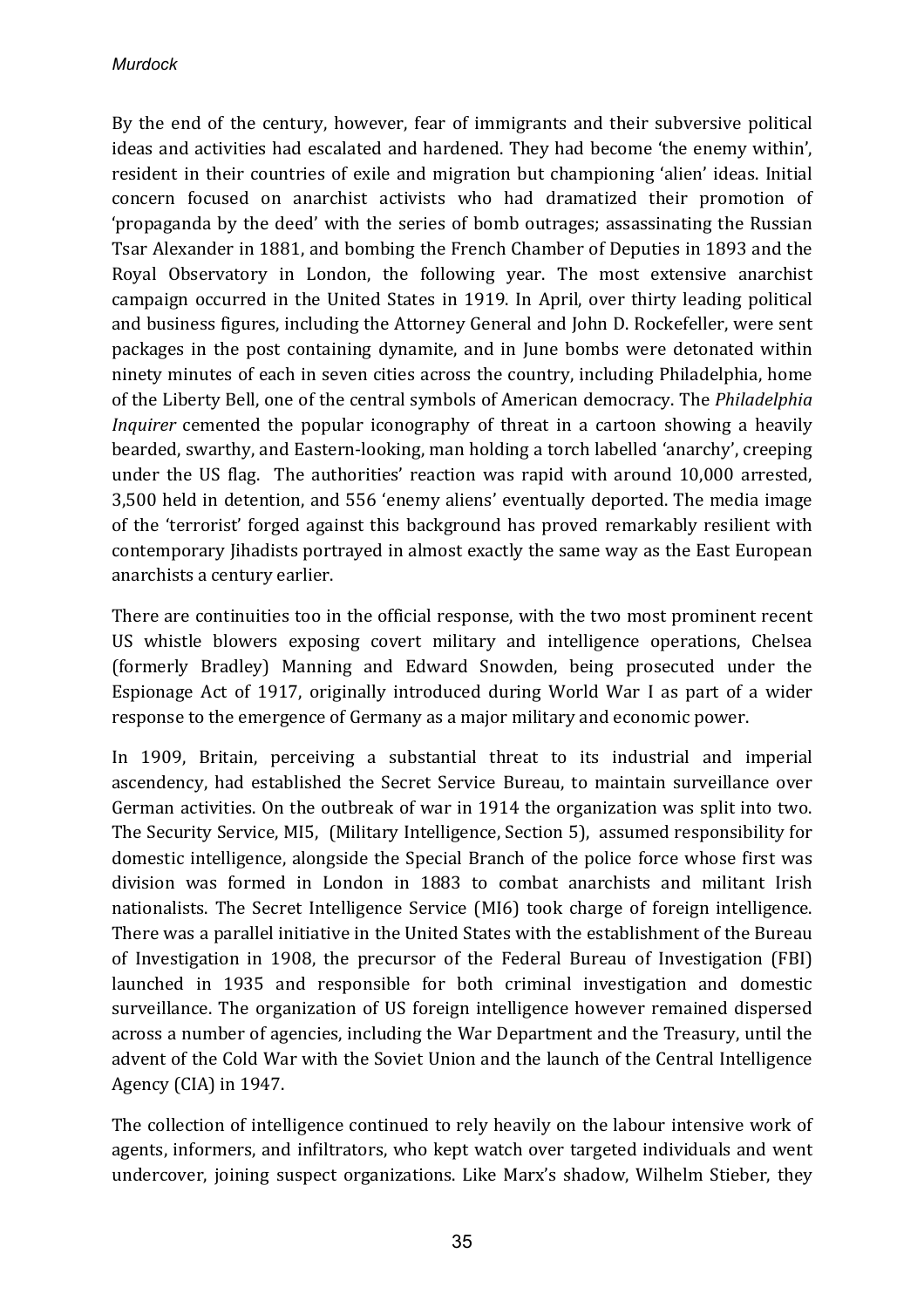compiled extensive notes of their targets' contacts and conversations, supplemented later by photographs of who they met. Files in the British National Archive, recently made public, reveal that throughout the 1950s, Christopher Hill, a former member of the Communist Party, but by then one of Britain's leading historians and Master of Balliol College, Oxford, was kept under surveillance to establish:

the identity of his contacts at the University and in the cultural field more generally, and to obtain the names of intellectuals sympathetic to the party who may not already be known to us (Norton-Taylor 2014, 13)

Meetings were recorded in detail by an informant, code-named, Ratcatcher. While systematic and extensive, the surveillance of British Communists, fellow travellers, and their friends, remained bounded. On the other side of the Cold War divide however, monitoring of potential 'enemies within' was taking place on an industrial scale. It is estimated that The Ministry for State Security (Stasi) in East Germany employed up to two million permanent and occasional informers (Koehler 2000, 8-9) with the results of their labours stored in paper files occupying miles of shelving.

As the Stasi files also reveal however, the intensive collection of 'human intelligence' (HUMINT) was supplemented by extensive 'signals intelligence' (SIGINT) based on the interception of telegraphic traffic and telephone calls.

Steaming open letters had long been part of the standard armoury of surveillance. MI5 were at one point reading up to ten letters a day sent to and from Christopher Hill and another leading left wing historian, Eric Hobsbawm, who remained a life-long member of the Communist Party (Norton-Taylor 2014, 1). But the invention of the telegraph and later the telephone offered access to extensive new sources of intelligence. Perfecting ways of tapping into these communication flows and breaking the codes if messages were encrypted, moved rapidly up the list of priorities for effective surveillance. Efforts originated in attempts to intercept military signals during World War I, hence the description, 'signals intelligence', but they continued into peacetime, spurred on by the Bolshevik seizure of power in Russia, after a civil war to which both Britain and the United States had committed troops to support anti Bolshevik forces. In May 1919, the US Government founded the Cypher Bureau (also known as the Black Chamber) to develop interception and decoding techniques. In 1952, with advent of the Cold War this became the National Security Agency (NSA).

1919 also saw the amalgamation of the British army and navy signals intelligence units that had operated during World War I to form the Government Code and Cypher School (GC&CS). Peace time operations focused mainly on intercepting diplomatic cables, particularly from the Soviet Union. With the advent of the Second World War they returned to tracking military communications successfully breaking the codes used by the Enigma and Lorenz cipher machines employed to encrypt telegraphic messages passing between the German High Command and operational commands across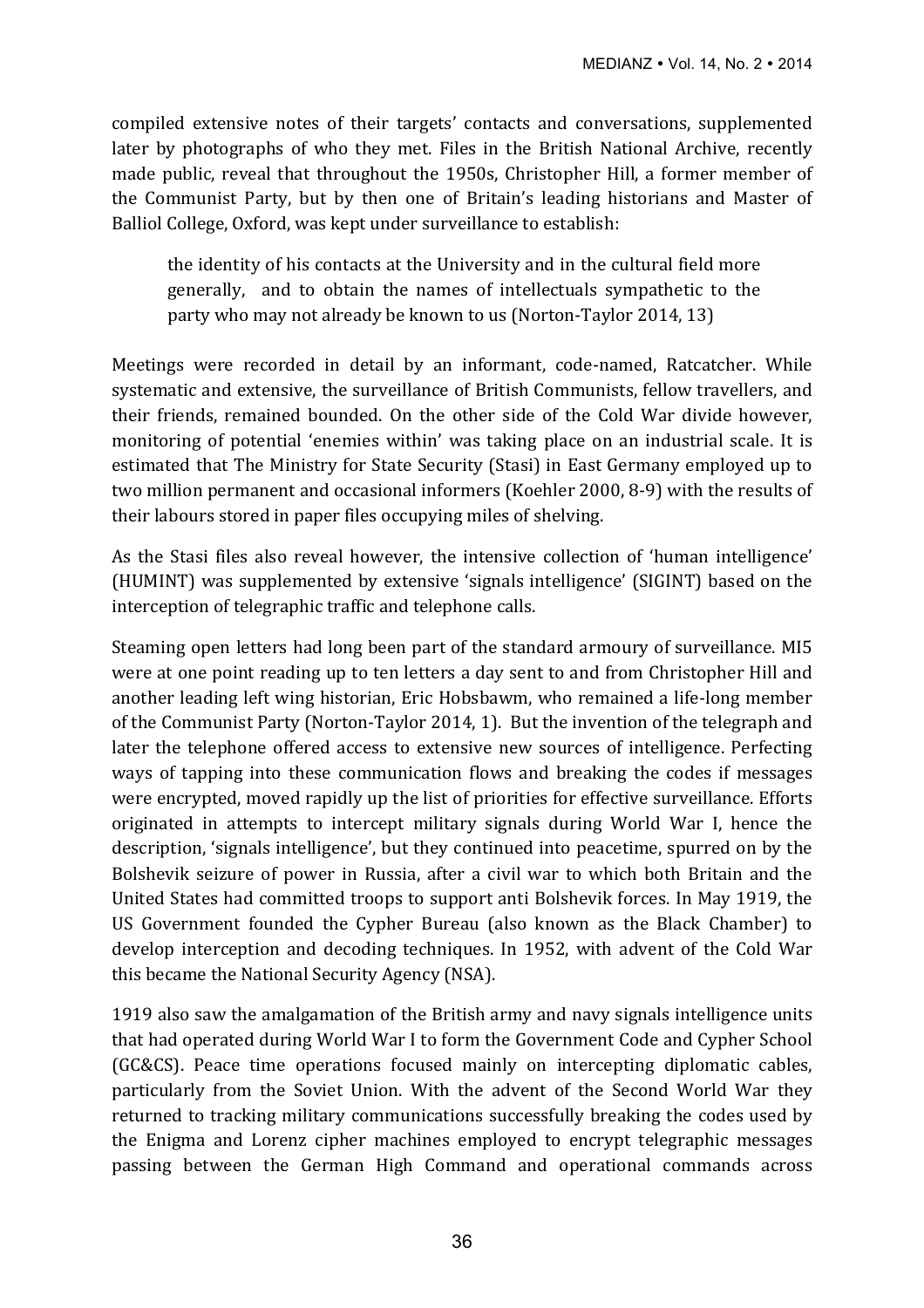occupied Europe. A key part of this effort was the calculating capacity provided by Colossus, the world's first programmable computer. With the War's end in 1946, GC&CS was renamed The Government Communications Headquarters (GCHQ) and later moved to a larger site with enhanced facilities to intercept and record telephone and radio traffic. That same year, a secret arrangement between the United Kingdom and United States governments established cooperation in the collection and sharing of signals intelligence. This alliance was later extended to three other major allied countries, Canada, Australia and New Zealand, to form the 'Five Eyes' network.

#### **The Welfare Complex**

Protecting national borders from external attack and maintaining order within them had long been seen as the bedrock obligation of states. But as philosophies of citizenship gained ground, governments in Western democracies increasingly assumed additional responsibilities for guaranteeing minimum standards of welfare. The worst excesses of capitalist exploitation were curbed and regulated, and over time an extended array of publicly provided material and cultural facilities and resources were introduced, funded out of revenues raised by systems of taxation that were progressively extended from a minority of high income earners to a universal payment. By the early 1950s these subsidised resources typically included state pensions, unemployment benefits, subsidised housing, free schooling, public libraries, and health care free at the point of use. Each of these complexes generated a substantial paper trail tracking users' locations, activities, conditions, and preferences. But they remained separate, dispersed across a range of institutional sites.

## **The Marketing Complex**

The extension of citizenship, as both an ideal and an array of institutions intended to support full and equal participation in social and political life, was accompanied by the rise of the 'consumer' and the seductive promise, central to capital's continued expansion, that markets were the preeminent space of personal freedom and selfrealisation, and that commodities offered the most eloquent language through which to speak to others about ones achievements, tastes, aspirations. The years between and after the two world wars saw the rhetorical appeal of consumption supported by a series of innovations in research designed to map markets and direct purchasing. In 1925, Neil McElroy joined the largest manufacturer of household products, Proctor and Gamble, and began developing techniques of brand differentiation that cemented associations between brands and life styles. In 1929 Edward Bernays, the nephew of Sigmund Freud, launched a campaign to persuade more women to smoke by paying young women to march in the New York Easter Parade and on a given signal to light up cigarettes while holding aloft placards with the slogan, 'Torches of Freedom'. In the following decade, Arthur Neilsen began analysing the potential of the radio market as a site for product promotion and devising a ratings system for programming that became the key mechanism for determining the prices advertisers paid for broadcast slots. By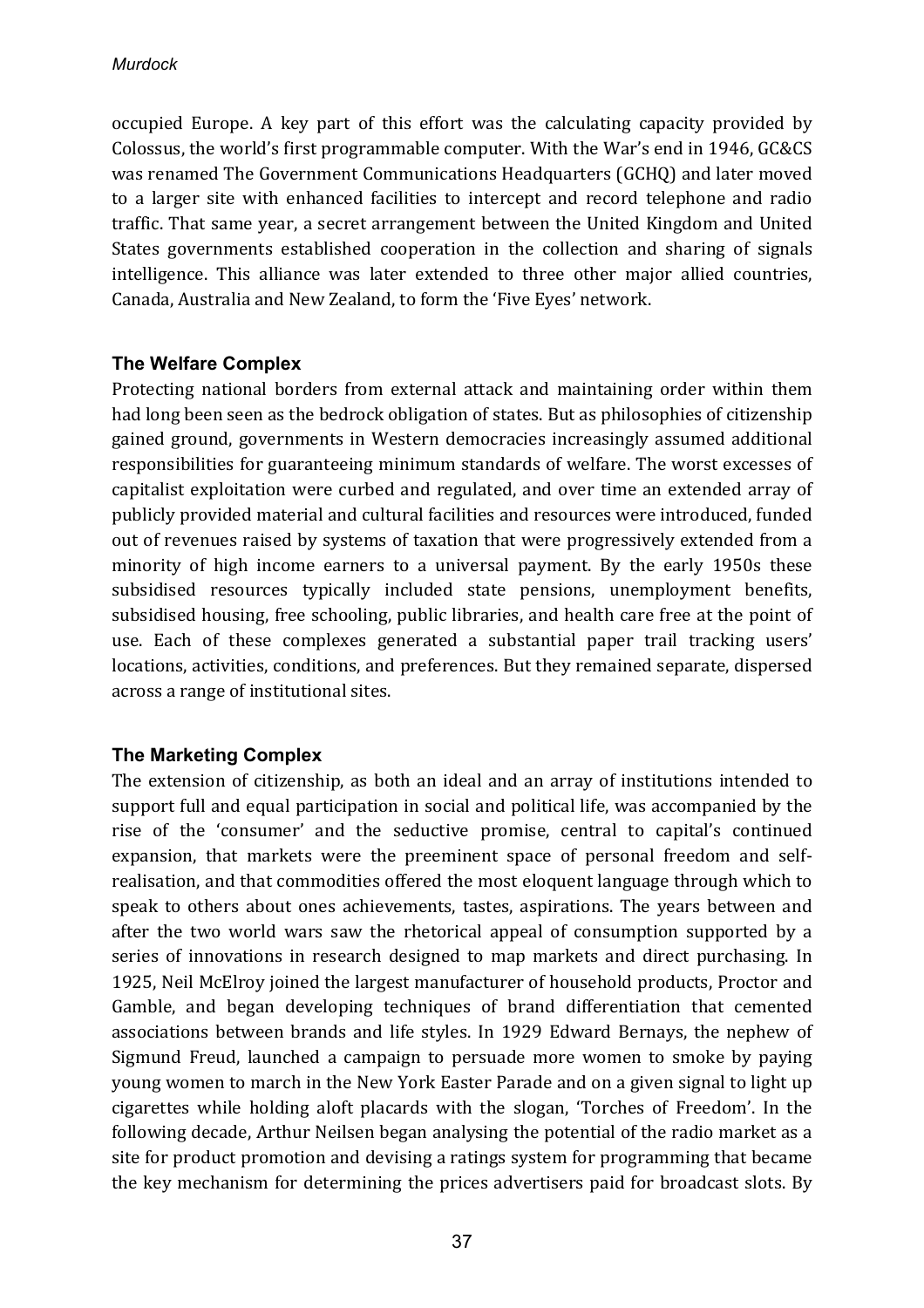the 1960s, recovery from wartime austerity and steadily rising real wages across the advanced capitalist economies had generated a very extensive marketing complex based on research intelligence that defined increasingly segmented markets (with the 'invention' of the 'teenager' and later the 'tween') and propelled the promotion of life styles through advertising that anchored product appeals in clusters of carefully orchestrated connotations. 

There were biographical intersections between key figures involved in developing the marketing and security complexes. Edward Bernays had begun his career in the US Government's propaganda arm in World War I, the Committee on Public Information, and was invited by President Woodrow Wilson to attend the Paris Peace Conference in 1919. He saw his peacetime promotional activities as a direct continuation of his wartime mission but because of the negative associations surrounding the term 'propaganda' opted to describe them as 'public relations', a phrase he popularized in his 1923 book, *Crystallizing Public Opinion.* In 1957, Neil McElroy resigned his position as president of Proctor and Gamble to become Secretary of Defense in the Eisenhower Administration with responsibility for directing an array of operations in both human and signals intelligence. Despite these personal ties, and extensive common borrowings from a shared research literature on persuasion and popular mobilization, security and marketing remained largely separate domains.

#### **Reconstructing Surveillance: Saturation and Integration**

The integration of public relations and intelligence has been propelled by the intersection of the three interventions: the fundamental technological shift from analogue to digital modes of communication and the attempts to address both economic and political crises. Corporations and governments have come to see digital technologies as powerful new tools in their struggles to restore profitability and combat 'new' forms of terrorism and social protest. Both ambitions involve saturation surveillance.

## **Digital Dividends and Big Data**

Analogue communication systems parceled information out into separate forms—paper files, photographs, sound recordings, film and video—each based on a discrete technology with only limited possibilities for consolidation. By translating all forms of communication—text, voice, sound, still and moving images—into the universal language of computing and expressing them as arrays of 'zeroes' and 'ones', digital coding allowed information from any source to be combined and integrated into a single data set. Developments in the supply, storage, and analysis of digital communications have converged to convert this promise into practical routines, providing a powerful new technological basis for saturation surveillance.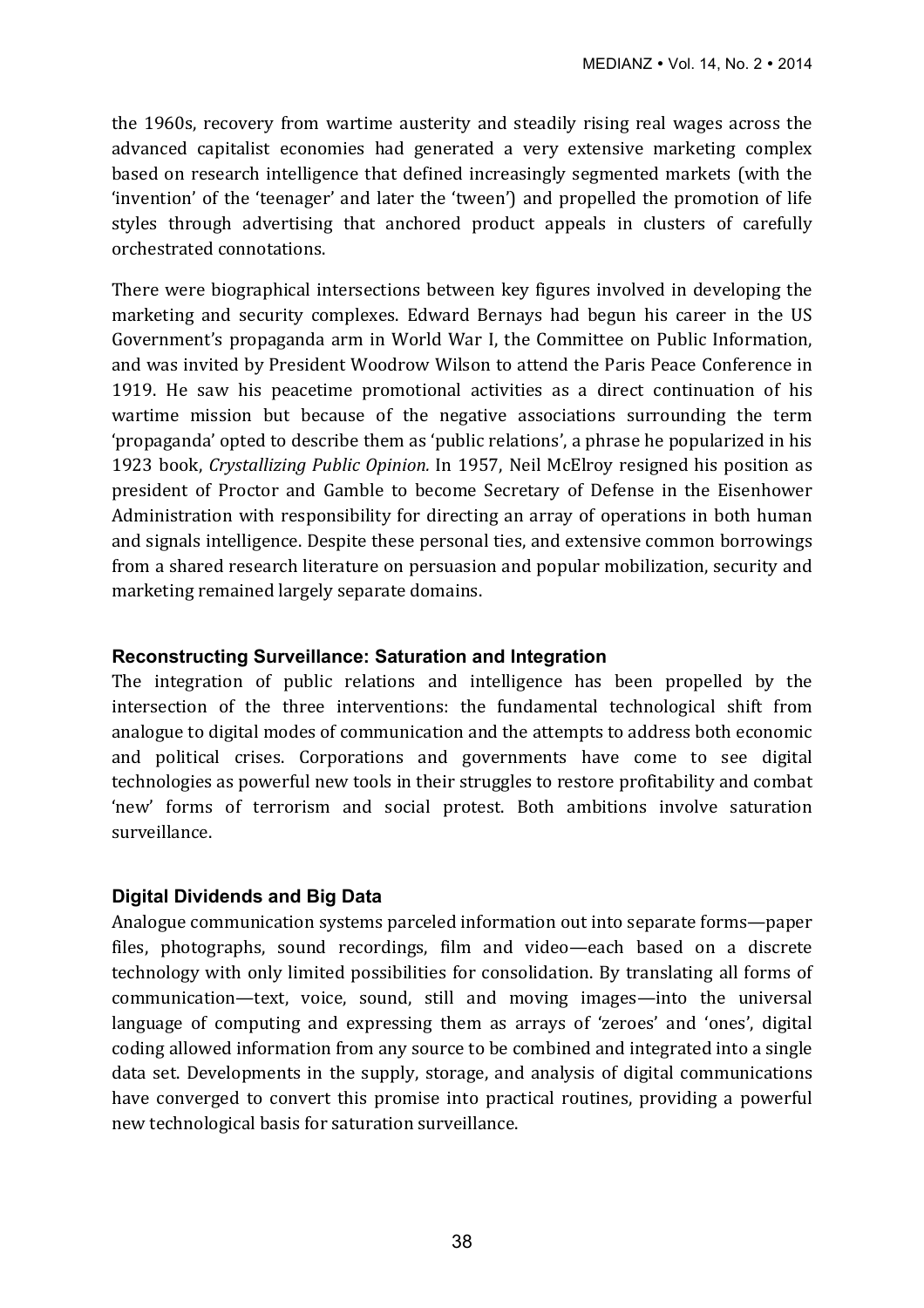The last two decades have seen the internet emerge as a mass utility. Access has become increasingly ubiquitous and mobile, migrating from desk top machines to laptops, to smart phones and tablets with ever increasing memory capacity, processing power, and applications. Fixed line dial-up links have been replaced by interlocking wifi zones, providing always-on, always-there, continuous connectivity. This new online space has been increasingly filled with social media sites, which encourage users to share an everexpanding range of personal data. This activity produces a massively enlarged pool of information on individual users. In addition to the direct content of emails and web postings, every touch of the keyboard or screen generates valuable metadata, 'data about data', identifying 'the location from which the message was sent, when it was sent . . . the recipient(s)' web address', and more (Sullivan 2013, 90). Even if the content of messages is not interrogated, analysing this meta-material 'can now provide a detailed portrait of who people know, where they go, and their daily routines' (*The Economist* 2013, para 8). As the Snowden disclosures reveal, 'while specific cases of monitoring the content of phone calls and examining text messages exist as well', the extremely large-scale collecting and analysis of metadata has become 'central to the NSA's surveillance program' (Lyon 2014, 3). The ability to detect patterns in this sea of data, to 'connect up the dots', in a favoured security community phrase, depends on having sufficient computer storage and processing power.

Over the last two decades the costs of storing a gigabyte of digital data have dropped dramatically, from almost two thousand dollars in 1993 to four cents by 2013 (Copeland 2013). Over the same period computer processing power has increased exponentially. In 1996, the year after the launch of Google and Yahoo, the world's most powerful computer, built by Hitachi in Japan, was achieving processing speeds of 368.2 gigaflops (billions of operations a second). By 2014 the leading machine, the Tianhe-2, developed by China's National University of Defense Technology was running at 33.86 petraflops (quadrillions of calculations a second). Six of the other top ten machines were located in the United States including one assigned to an undisclosed US government site (Top 50 Supercomputer Sites 2014).

These innovations in computing and network capacity have generated massive pools of information, dubbed Big Data (see Mayer-Schonberger and Cukier 2013). This new reservoir of intelligence is distinguished from past repositories by its huge volume, its compilation in almost real time, its comprehensiveness, its ability to be linked to other data sets, and its support for detailed analysis of individuals (Kitchin 2014, 262). Activating this potential however requires human judgments to be automated, employing computer software programs, algorithms, to conduct analysis. The discretion previously exercised by individual analysts is replaced by machine generated searches for links and patterns governed by whatever assumptions were built into the program. This shift has three major consequences. Firstly, persons under surveillance are translated from bodily individuals acting in concrete spaces to 'data doubles' defined by the traces they leave as they interact with digital devices. Secondly, by focusing on correlation, on linkages, rather than causation, it focuses attention on 'what is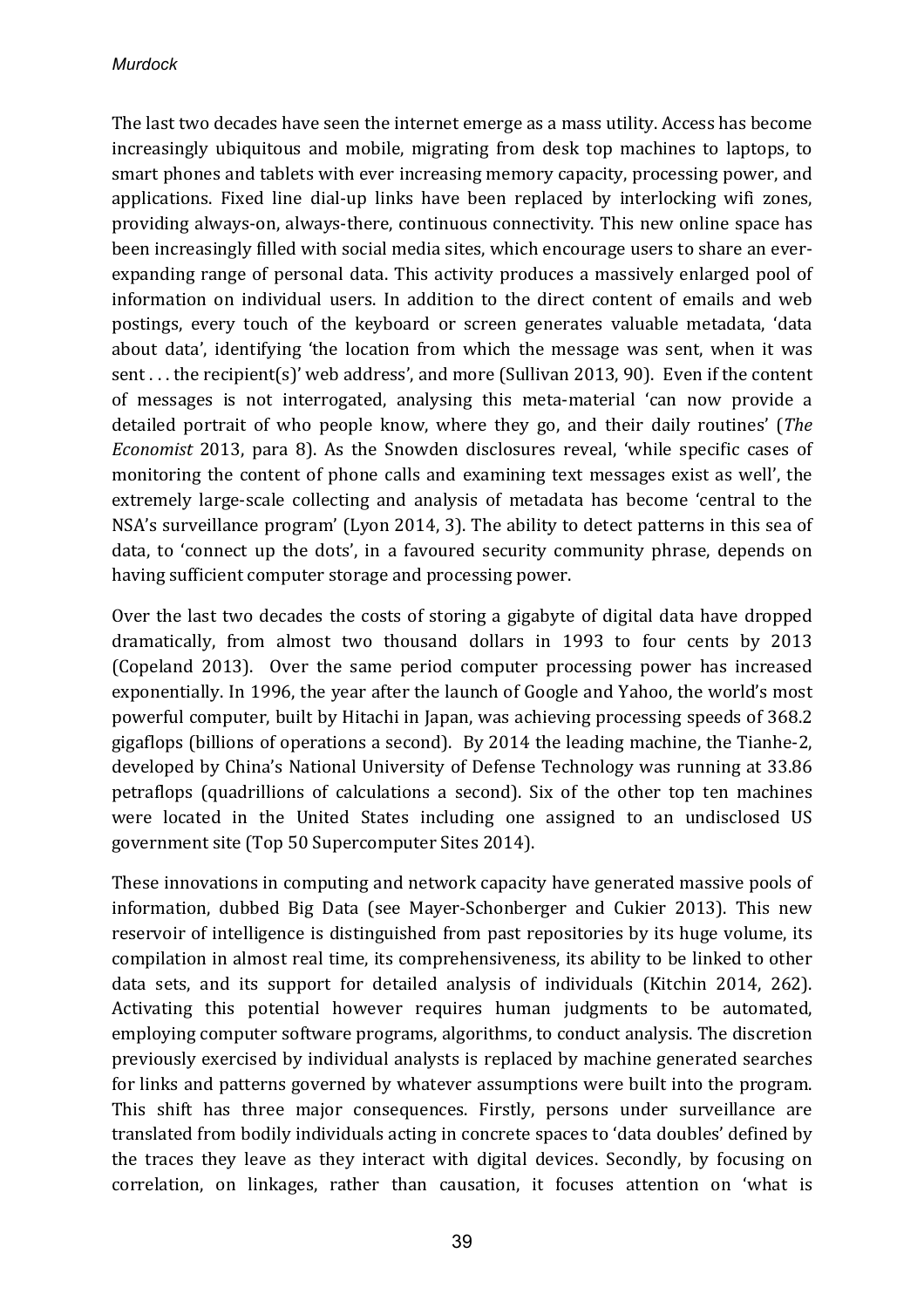happening now and what might happen next? Rather than asking "Why?"', placing more weight 'on managing consequences rather than research on the underlying causes of  $\dots$ disorder' (Lyon 2014, 6). Thirdly, the detection of a pattern is sufficient in itself to classify an individual as 'suspicious', reversing the burden of proof on which the rule of law in democracies rests. People are classified as potentially guilty 'by association', and judged 'not on what they did, but on what we predict they might do' (Mayer-Schonberger and Cukier 2013, 176).

Technological innovations in hardware and software have combined to deliver a substantial digital dividend to the drive for saturation surveillance, but to explain why this degree of comprehensiveness has come to be seen as essential we need to place it firmly in the context of responses to interlocking economic and political crises.

# **Regenerating Profitability: Surveillance as a Business Model.**

In the mid-1970s mature capitalist economies experienced a severe crisis of profitability. Coinciding with a deepening disillusion with state management this opened the way for policies driven by a resurgence of a neo-liberal ideology aggressively promoting the extension of market dynamics as the only 'realistic' solution. Led by the Thatcher governments in the UK and the Reagan administration in the US, public assets were sold off, the regulation of business relaxed, company taxes reduced, and the rights of organised labour whittled away. Corporations were allowed to move into areas they were previously locked out of and granted greater freedom of action.

As part of the wider drive to privatise public holdings or 'monetize' their value more fully, there has been a concerted push to open access to public sector data bases to commercial companies. The result has been an increasing integration of the welfare and marketing complexes. Health records have been a particular site of contention. In November 2014, it was revealed that, despite repeated assurances to the contrary, between 1989 and 2010 records of patients passing through the public hospitals of the British National Health Service, containing their dates of birth, post codes, and medical histories, had been sold to insurers wanting to adjust their premiums (BBC 2014). This was not the only instance of information on individuals collected by the welfare complex being transferred to private interests. The partial sale of the Royal Mail postal service to commercial investors in 2013 had included the Postcode Address File (PAF) information that when combined with other readily available data offered a new resource for targeted marketing and a strong source of revenue for the Mail's new owners (Sparrow 2014, 12). And at the time of writing, proposals to sell personal financial data collected for tax purposes are under active discussion in Britain (Mason 2014) 

This reorganization of production and provision was accompanied by a concerted push to expand and accelerate consumption. Companies looked for ways of salami slicing markets into ever smaller niches, thickening the symbolic weight attached to brands,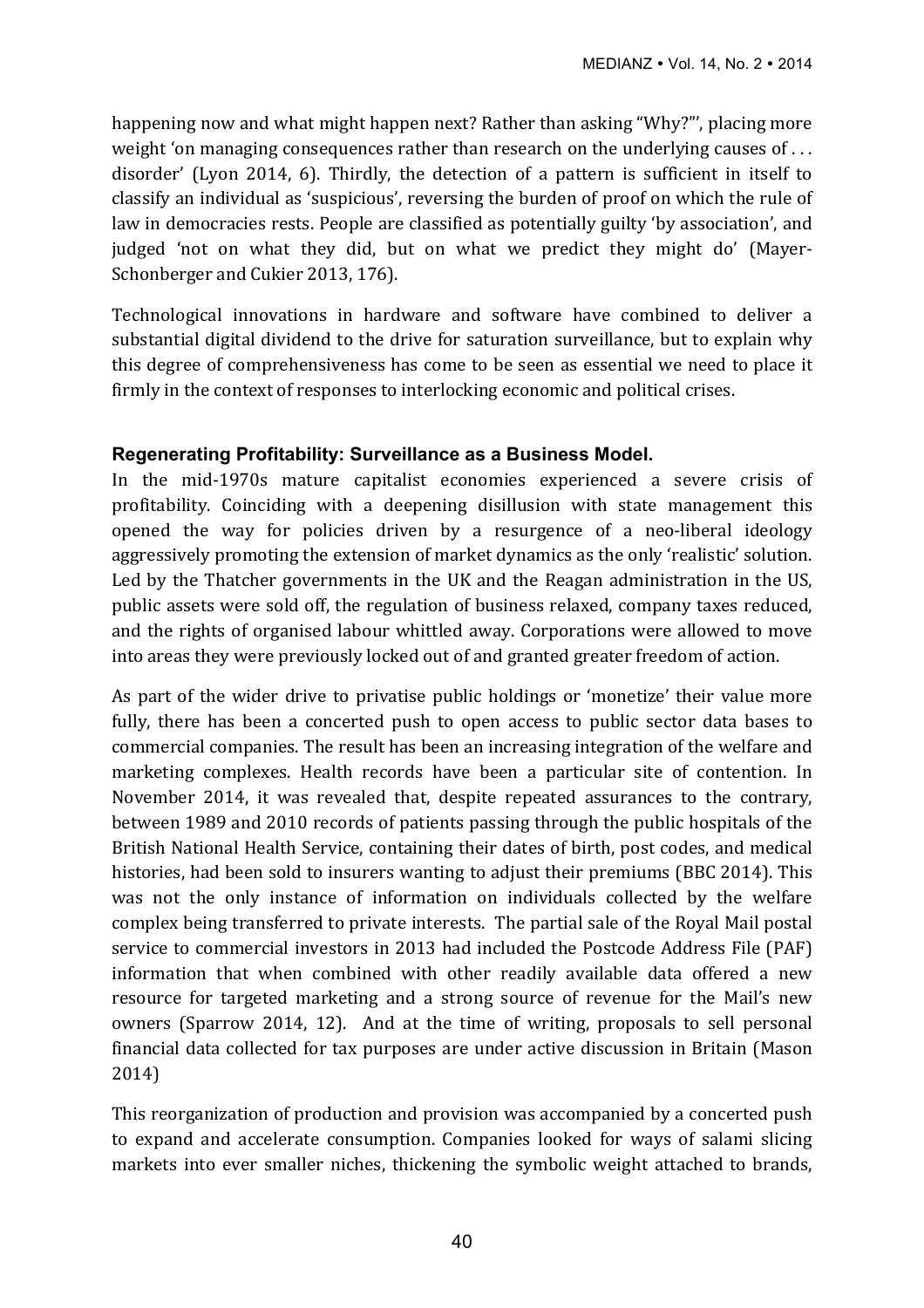defining and targeting potential consumers more precisely, and encouraging them to convert their desires into purchases by borrowing on one or more of the rapidly expanding array of credit and store cards. Marketing companies harvested the individual data generated by card purchases, combining it with publicly available information from census returns and other government data bases, to identify and track consumers more precisely and develop fuller profiles of their views and tastes (Gandy 1993). 

The arrival of the Internet, and its emergence as a mass utility, rapidly expanded the options available to corporations wanting to intensify consumption. The companies that came to dominate key areas of everyday internet use, Amazon (1994) and eBay (1995) in on- line retailing; Google and Yahoo (1995) in search and email; and Facebook (2004) in social networking, adopted commercial surveillance as their preferred business model. Every time users logged on, typed on their keyboard, touched their screen, or activated their mobile phone, they supplied valuable information about themselves, their tastes and activities, where they were located, who they were connected to and what they talked about, that the platform owner could use to target them more effectively themselves and sell on to advertisers wanting to address potential purchasers with personalised appeals. Because the Net was subject to far less regulation than the established print and audio-visual media, companies wishing to use it for product promotion were able to take full advantage of its immersive and interactive qualities to develop forms of advertising that were more thoroughly integrated into the flow of on-line activity through product placement, sponsored blogs and which offered the pleasures of playful engagement. At the same time, the expansion of frictionless online payment systems, led by Pay Pal (bought by eBay in 2002), encouraged increased immediate and impulse buying.

The early utopian dreams surrounding the Internet promoted its interactive capacity as a fatal blow to the top-down structures of power that governed the established media. Vertical hierarchies would give way to horizontal networks, and the centralised distribution of pre-packaged material would be displaced by dispersed collaborative creativity. The Web would transform consumers into co-producers who actively contributed to the material they logged onto and downloaded. This vision of openness however, rapidly bumped up against the corporate consolidation of control over the central territory of the Net and the key players' concerted appropriation of users' labour. In return for 'free' access to computer capacity, participants in social media sites, led by Facebook, were required to cede the intellectual property rights to everything they posted. The user-friendly rhetoric of 'prosumption' concealed the reality of a new serfdom, which consigned users to toil in virtual fields owned by the new digital landlords and relinquish all title to the fruits of their labours (Comor 2010; Fuchs 2013).

As the classified files leaked by Edward Snowden make clear, the National Security Agency was siphoning off huge amounts of this user generated data as it moved across the open internet, interrogating email content, tracking the location of cell phones,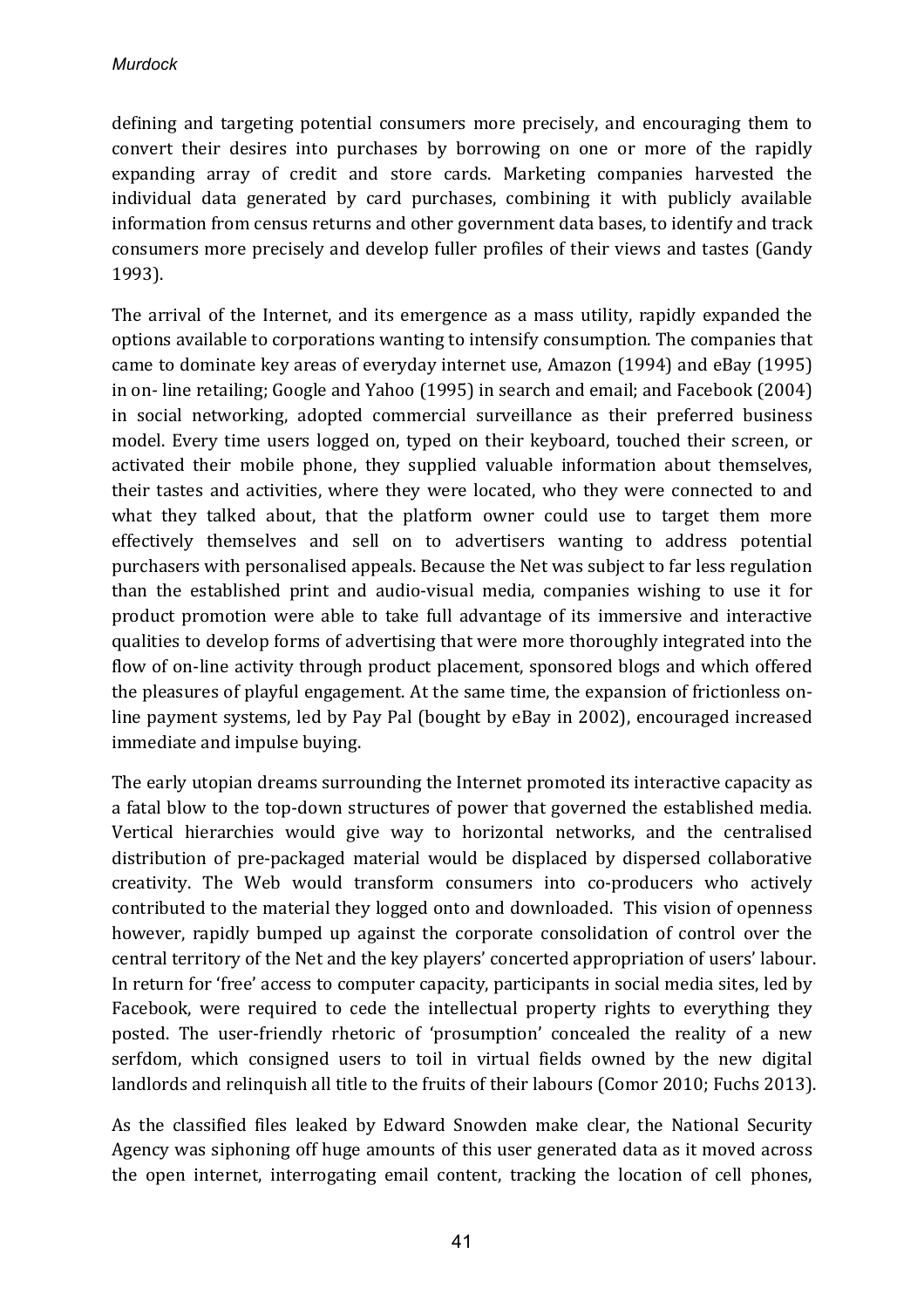'piggybacking' on the tools used by advertisers to target consumers, and undermining the encryption systems devised by commercial internet sites to protect their users' privacy. This material was added to the intelligence being gathered by the security agencies to form an unprecedented pool of information. The central initiative in this concerted effort to tap into everyday internet use was codenamed PRISM, the Planning Tool for Resource Integration, Synchronisation and Management, a designation that simultaneously announced and celebrated the convergence of the security and marketing complexes. It is part of an array of programs whose employment crosses national borders.

#### **Global Security: Global Reach**

As mentioned earlier, the National Security Agency is the hub of a global surveillance network known as the 'Five Eyes', made up of its major allies, including Great Britain and New Zealand. The extent to which intelligence is shared among participants has been a focus of contention with Edward Snowden's revelations being met with official denials. 

NSA's Xkeyscore program allows analysts to search both metadata and the content of individuals' emails, browsing histories, and interactions, by completing an on-line form providing broad justifications for a search. Edward Snowden claimed that in the course of his contract work for the Agency, he 'routinely came across the communications of New Zealanders' and that New Zealand's principle security agency, The Government Communications Security Bureau (GCSB) had access to Xkeyscore (Kampmark 2014, 2). This claim was roundly rejected by the New Zealand Prime Minister, John Key, who insisted that 'GCSB does not collect mass metadata on New Zealanders, but he declined to comment on Xkeyscore adding that 'we don't discuss the specific programs the GCSB may, or may not use' (Key 2014, 1). Open questions also surround New Zealand's involvement in another major element in the global security system.

The Southern Cross undersea cable network linking Australia and New Zealand to the West Coast of the United States is of key strategic importance for the United States' security interests in the Southern Hemisphere. In an effort to increase intelligence capacity a project codenamed 'Speargun', to tap into the cable and collect metadata on the traffic passing through it, was floated. The initial phase, of installing the system, was scheduled to be completed by late 2012–early 2013, to be followed in mid-2013 by active probes of metadata. The New Zealand government denied that this project 'ever got off the ground' but NASA documents record the intercept capacity as having been installed and awaiting a change in New Zealand law permitting the government to collect intelligence on its own citizens as well as foreign nationals, to become operational (Greenwald and Gallagher 2014).

The Bill expanding the powers of the Government Communications Security Bureau was passed in August 2013 by sixty one votes to fifty nine after a heated debate. It was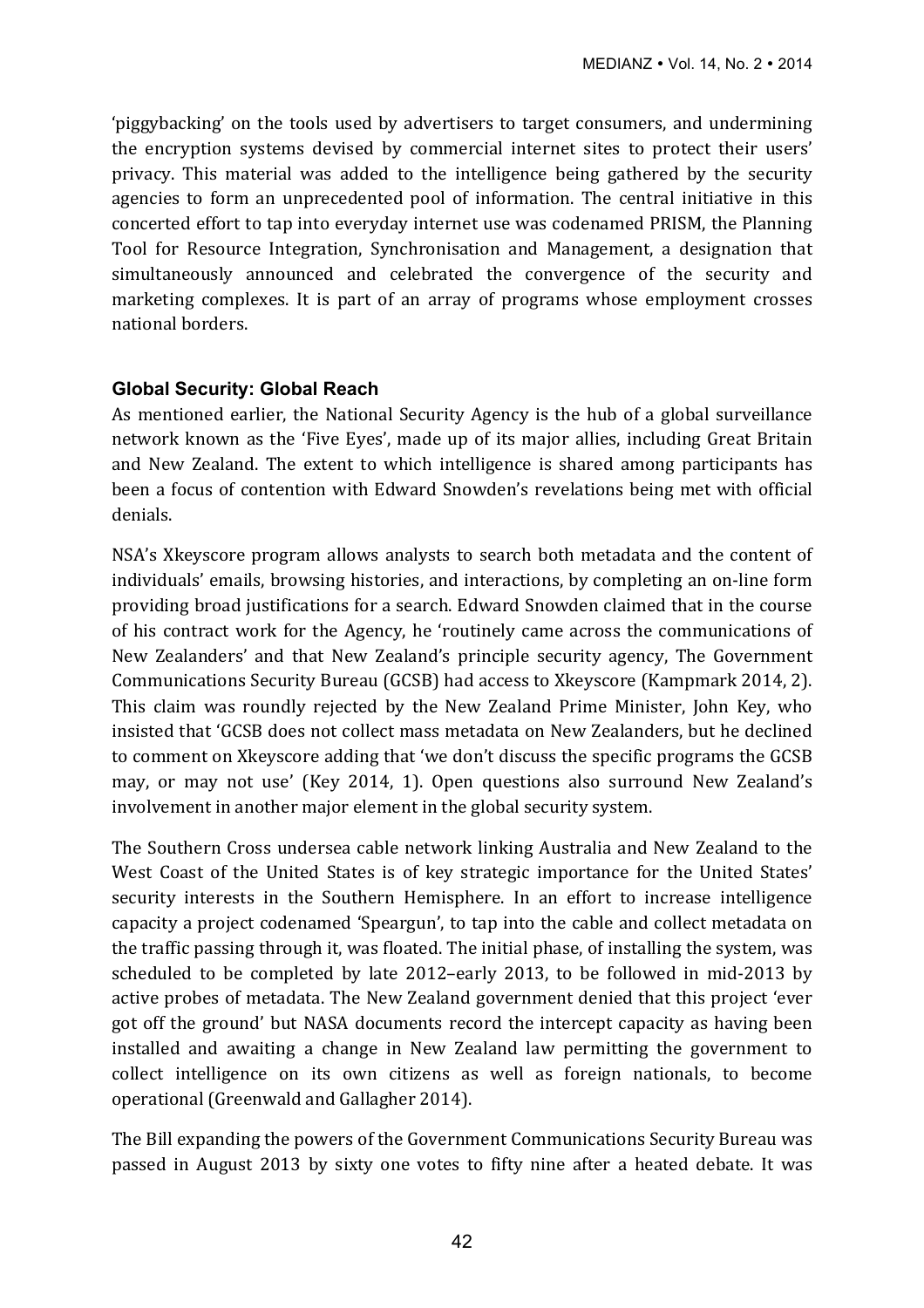introduced after John Key was obliged to issue an official apology to the Internet entrepreneur, Kim Schmitz, who had changed his name to Kim Dotcom in 2005, and become a 'permanent resident' of New Zealand under the terms of the 2009 Immigration Act, when it was established that the GCSB had unlawfully intercepted his communications in violation of the legal prohibition on surveillance of New Zealanders. As the report compiled by the Inspector General of intelligence and Security, Paul Neazor, reaffirmed, because GCSB's remit was restricted to collecting intelligence 'about the capabilities, intentions, or activities of a foreign organization or foreign person  $\dots$  if the person is a citizen of New Zealand or a permanent resident his or her communications are protected' (Scoop 2012, 3) The revision to the legal framework removed this protection and translated the GCSB from an agency confined to collecting and analysing foreign intelligence to a domestic surveillance agency. Despite the Prime Minister's assurances that surveillance will remain targeted and only undertaken at the specific request of a domestic law enforcement or security agency, experience elsewhere suggests a strong impetus to exceed these boundaries.

In Britain, under current legislation, interceptions of communications traffic require authorisation from the Interception of Communications Commissioner who is charged with ensuring that requests are appropriate and proportionate. Reporting in April 2014, on his activities during 2013, the present Commissioner, Sir Anthony May, was moved to remark that the 514,608 requests submitted to his office over the year, ninety nine percent of which came from law enforcement and intelligence agencies, 'seems to me to be a very large number. It has the feeling of being too many' (May 2014, 26). In summarising his findings however, he put aside his qualms and concluded that 'the interception agencies do not engage in indiscriminate mass intrusion' (May 2014, 56). Two months later, the major mobile phone operator, Vodafone, revealed the existence of secret wires attached to its networks allowing government agencies direct access to all conversations passing through them (Garside 2014). Just over a week later, the government's top security official argued that since the sites involved were located outside the UK, individuals' uses of Google, Facebook, Twitter and YouTube were classified as 'external communications' and therefore fell outside the scope of current legislation (Dodd 2014a). This admission is at odds with an earlier government denial that British analysts based at GCHQ were 'accessing communications content via the PRISM programme'. General access would be in clear contravention of the formal requirement that any request for intercept information from the US be signed by a Minister, and would, as the Intelligence and Security Committee of Parliament pointed out, 'constitute a serious violation of the rights of UK citizens' (Intelligence and Security Committee of Parliament 2013:1). Leaked NASA documents however, confirmed that 'special programmes for GCHO exist for focussed Prism processing' of material of particular interest to British intelligence and that in the year to May 2102, GCHQ generated 197 intelligence reports based on Prism data, a 137% increase on the year before. How many of these reports had Ministerial authorisation is not known since as a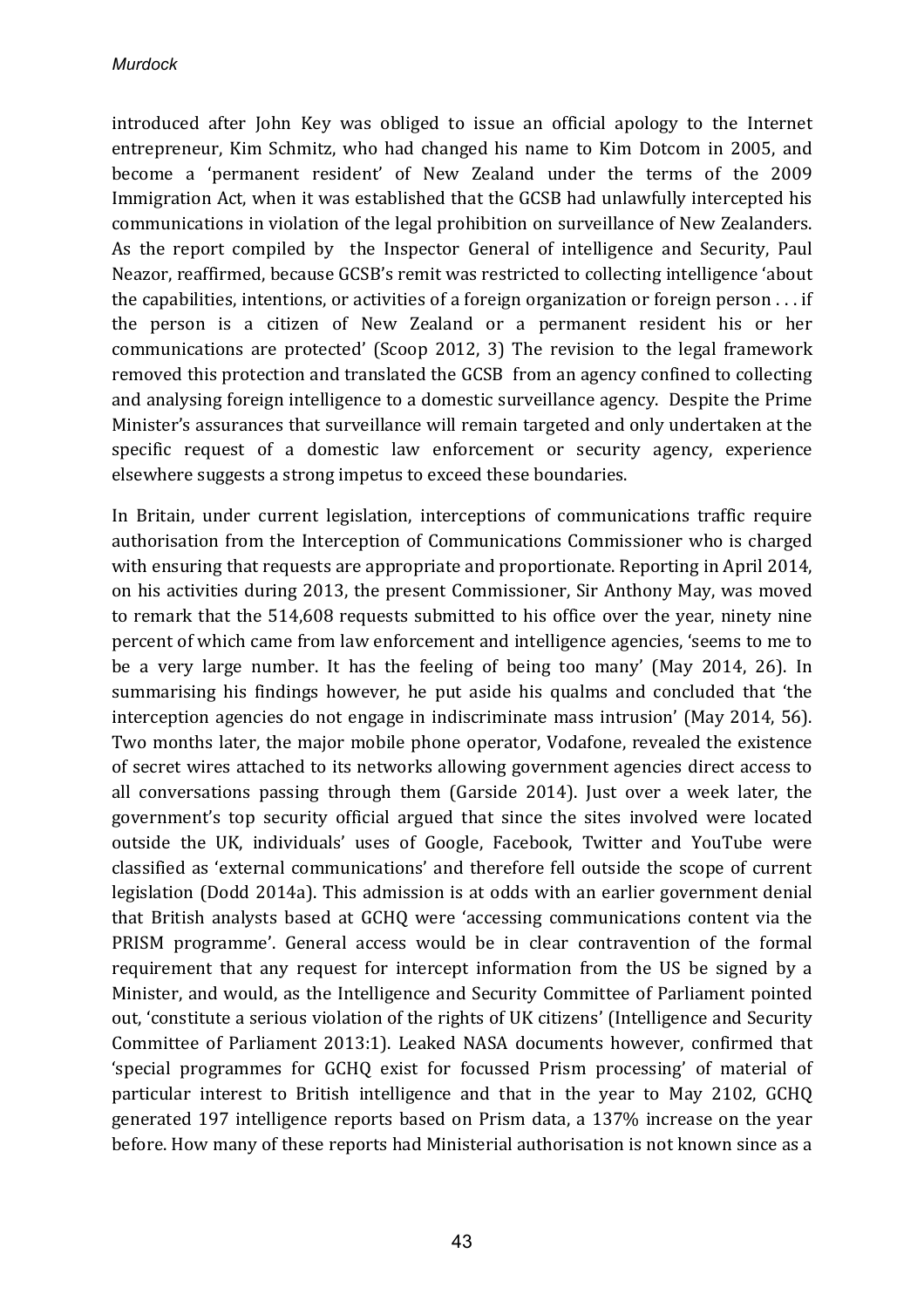GCHQ spokesman reiterated, 'we do not comment on intelligence matters' (Hopkins, 2013).

But why do the intelligence agencies in Western democracies feel the need to assemble the largest possible collection of Big Data? To answer this question we need to examine shifts in the political environment and changing official perceptions of threats to order and security.

## **From 'Old' to 'New' Terrorism**

As noted earlier, alongside concern about the hostile intentions of foreign powers, led by Germany, the construction of the modern security complex on both sides of the Atlantic was in large part a response to bombings committed by anarchist groups, and in Britain by Irish nationalists. These early instances of direct violent action cemented an enduring conception of 'terrorist' activity as a para-military incursion, involving organised cells carrying out the orders of a high command. This image offered a plausible characterisation of a number of the most prominent initiatives of the post war years, from the Irish Republican Army (IRA) bombing campaign in mainland Britain and the Red Army Faction (RAF) in Germany, to the Basque separatist ETA movement in Spain. In 1994 however the IRA declared a complete cessation of military operations followed in 1998 by the RAF announcing that they were ending their urban guerrilla campaign.

In 1993 however, Islamic extremists led by Ramzi Yousef detonated a truck bomb below the North Tower (Tower One) of the World Trade Centre in New York, intending to demolish both towers by crashing the first tower into the second one. They did not succeed but killed six people and injured over a thousand in the attempt. Eight years later, on September  $11<sup>th</sup> 2001$ , both towers were destroyed when another group of Islamist activists crashed passenger airliners into them. There was a connection between the two attempts. Yousef uncle, Khaled Sheik Mohammed, who had supported his nephew's operation financially was later alleged to have been the head of al-Qaeda's propaganda operations and named as the main architect of the  $9/11$  attacks in the official commission report on the events. He was eventually arrested in Pakistan 2003, where he was in hiding, and taken into US custody. The security agencies inability to prevent either of the attacks however pointed to a substantial intelligence failure.

In response, commentators argued that identifying potential terrorists had become more difficult because the familiar 'old', paramilitary, styles of organization were being replaced by 'new', more fluid and fuzzy forms (see Neumann 2009). They saw vertical chains of command giving way to dispersed networks, with activities planned by small groups or individuals who had been inspired by ideological appeals but were not formal members of an organisation. In place of campaigns for national self-determination or opposition to a particular state formation, they saw emerging forms of terrorism as part of a transnational movement of radicalised adherents to a fundamentalist interpretation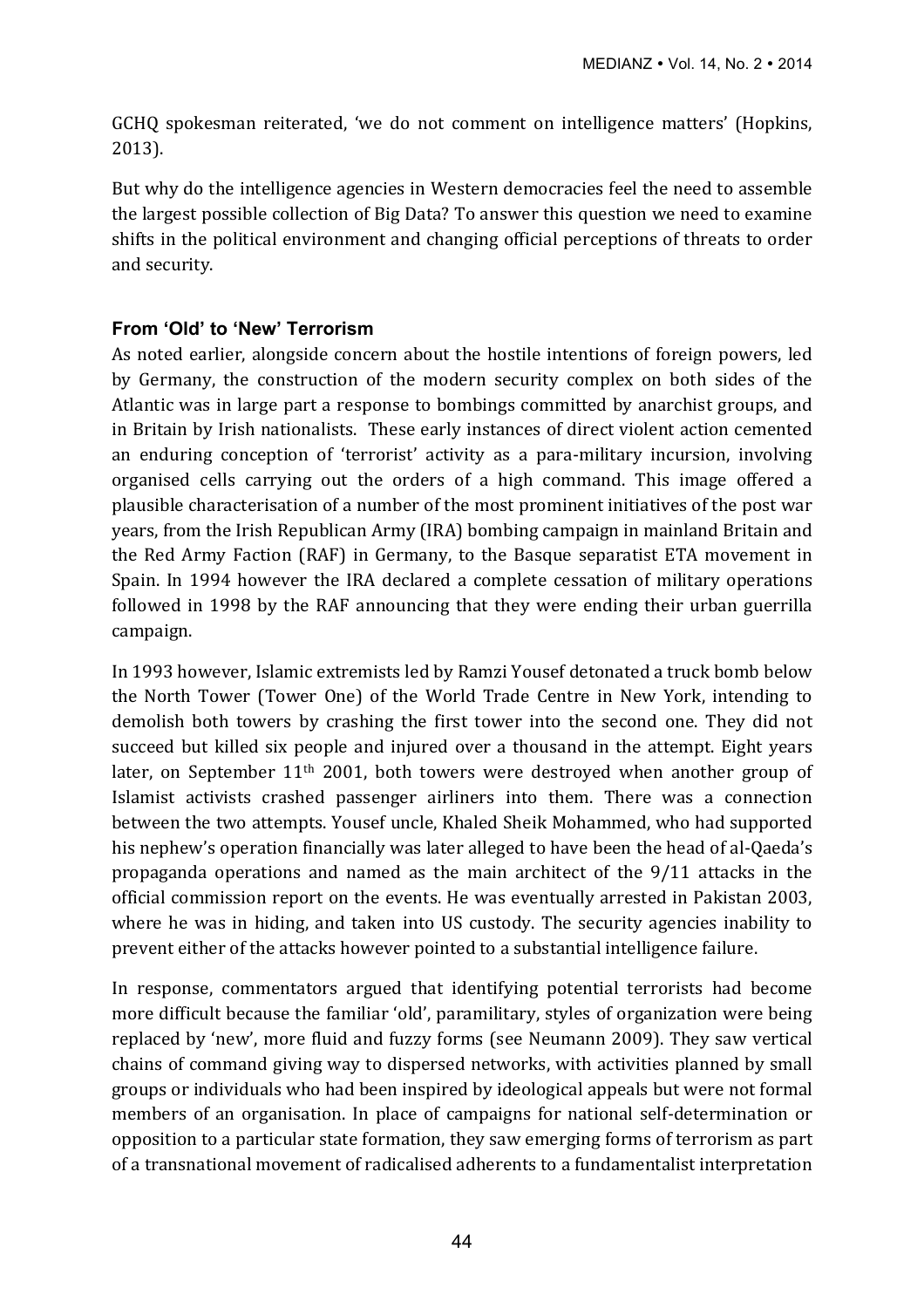of Islam, motivated variously by retaliation for the US led invasions and occupations of Iraq and Afghanistan, demands for the restitution of respect for Islamic culture, the introduction of Sharia Law, and the restoration of the Caliphate.

On the  $7<sup>th</sup>$  July 2005, four young men detonated rucksack bombs in London, three in the underground system and one on the upper deck of a bus, killing themselves and fifty two other people and injuring more than seven hundred. In a video recording the group's leader, Mohammed Sidique Khan, explained that their action was a response to Britain's support for military action in Muslim countries. All four were part of the diaspora from Britain's former colonial territories. Three were the British born sons of migrants from Pakistan and the fourth was born in Jamaica. At first glance there was nothing exceptional about them. Khan was married with a child and employed as a learning mentor in a primary school. One of others lived with his parents and worked in a fish and chip shop. It was precisely this appearance of ordinariness that caused most concern. As the then Prime Minister, Tony Blair, declared at the time, 'the rules of the game are changing' (quoted in Armstrong 2012, 7). Enemies within were no longer arriving from overseas, they were British nationals and gave every appearance of being assimilated into British society. Concern intensified in 2013 when an off-duty soldier, Lee Rigby, was attacked and killed on his way back to his barracks in south London by two British born converts to radicalised Islam. Launching a week designed to raise public awareness in November 2014, the head of police counter-terrorism operations, Mark Rowley, forcefully restated the argument that changed conditions required saturation surveillance, including of Internet traffic.

The danger posed by violent extremists has evolved. They are no longer a problem solely stemming from countries far away. Now, they are homegrown, in our communities, radicalised by images and messages they read on social media and prepared to kill for their cause (quoted in Dodd 2014b, 1).

A week later the Intelligence and Security Committee of Parliament published a detailed report on the murder of Lee Rigby, revealing that one assailant had been 'a high priority for MI5' who had 'put significant effort into investigating him and employed a broad range of intrusive techniques' none of which had 'revealed any evidence of attack planning'. In contrast, the second assailant had been classified as a low level risk for whom 'intrusive action would not have been justified' (Intelligence and Security Committee 2014, 1). However, the Committee noted that the security services had not had access to an online exchange in which he had talked about murdering a British soldier in the most graphic terms, arguing that had they seen it 'there is a significant possibility that [they] would have been able to prevent the attack' (Intelligence and Security Committee 2014, 2). Rather than concluding that there had been major failures in MI5's intelligence operations the Committee transferred blame to the web site, later revealed as Facebook, for not regarding 'themselves as under any obligation to ensure that they identify such threats, or report them to the authorities' and therefore, unwittingly, 'providing a safe haven for terrorists' (Intelligence and Security Committee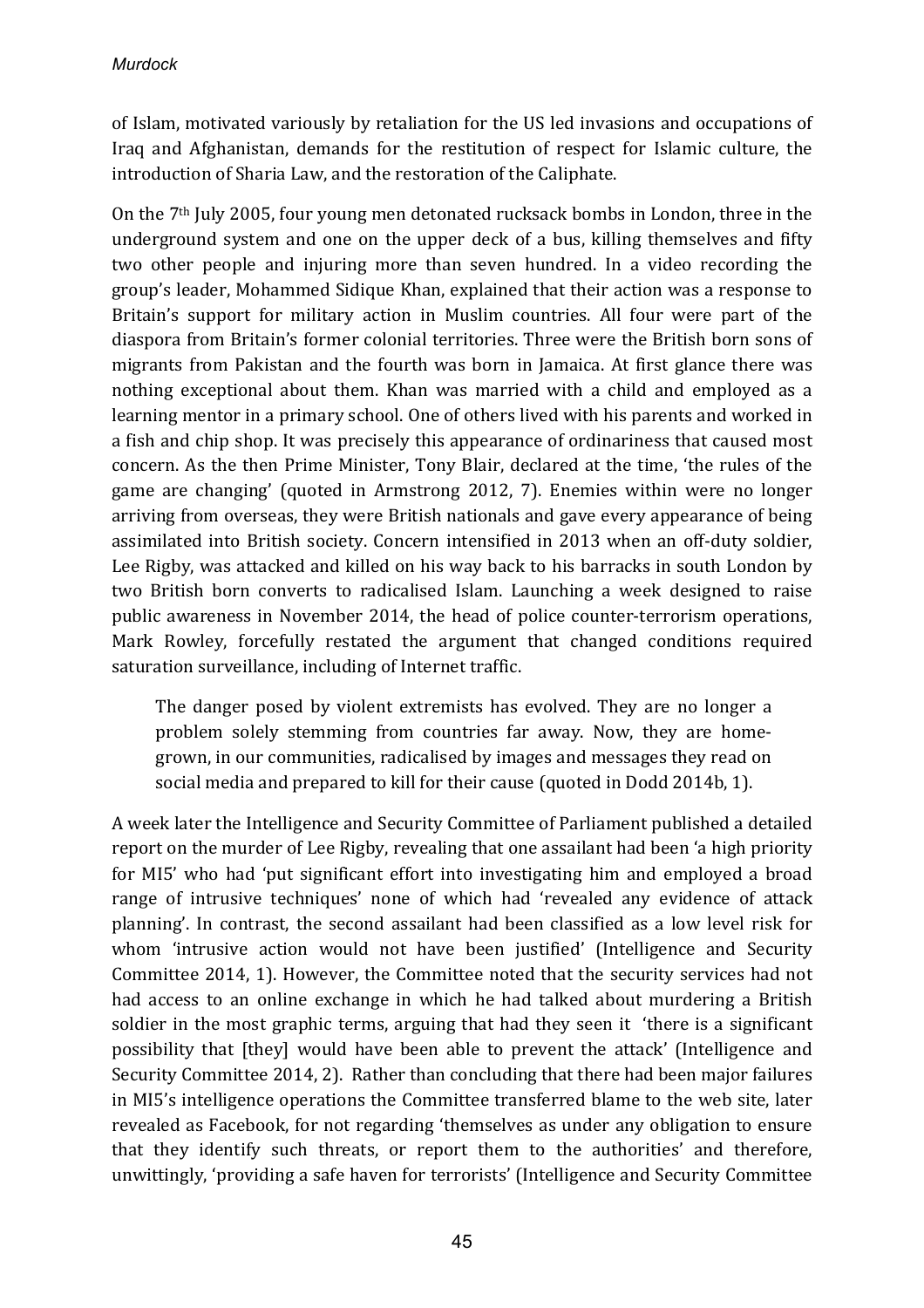2014, 2). Their conclusion was unambiguous, 'the capability of Agencies to access the communications of their targets is essential to their ability to detect and prevent terrorist threats in the UK' with the clear implication that if web sites would not furnish this information voluntarily they must be compelled to do so (Intelligence and Security Committee 2014, 2).

Recent research sponsored by the National Research Council of the National Academies in the United States however, suggests that amassing ever larger pools of Big Data may be self-defeating because the ever increasingly volume and heterogeneity of the digital information being collected is outstripping the computer processing power and algorithmic tools available to tackle it (Committee on the Analysis of Massive data 2013, 26). As, Coleen Rowley, a former FBI agent tartly noted: 'if you're looking for a needle in a haystack, how does it help to add hay?' (Rowley 2014, 42).

The urge to build an ever larger haystack out of harvested digital data has been reinforced by the impetus to stretch the definition of 'terrorism' and enlarge the conception of threat.

#### **New Enemies Within**

Radicalised Islamic militants were not the only group subjected to the new 'rules of the game' drawn up in the wake of the 9/11 attacks. In the United States, as Coleen Rowley has argued, while the sixteen names on the CIA's terrorist prior to the attacks were probably 'were justified,  $\dots$  there's no way the million names reportedly now on the 'terrorist identities datamart environment' list can be very accurate' (Rowley 2014, 42).

The British government's response to  $9/11$  was to declare a state of 'public emergency threatening the life of the nation'. This condition, originally intended as a temporary measure, was never rescinded leading the Parliamentary Joint Committee on Human Rights to complain in 2010 that by 'normalising the exceptional' the government was claiming 'that exceptional measures require less justification than when times are normal' and that 'courts and other accountability mechanisms should defer to the Government's assessment of what measures are required' (House of Lords/House of Commons 2010: Section 2, para 16). The measures seen to be 'required' included stretching the definition of the 'enemies within' to include actions that disrupted corporate activity. This generalised a definition that had received strong official endorsement in the mid 1980s.

In 1984, miners across Britain staged a national strike to protest the threat of wholesale pit closures. The action lasted for a year and was one of bitterest disputes in the country's industrial history. Taking their cue from the then Prime Minister, Margaret Thatcher, who had no hesitation in denouncing the miners as 'the enemy within', MI5 deployed the full range of 'dirty tricks' to discredit the strikers and their leadership, in a 'mobilization of [the] covert state' which the most authoritative account of the strike has described as 'unparalleled in modern peace-time Britain' (Milne 2014, 390).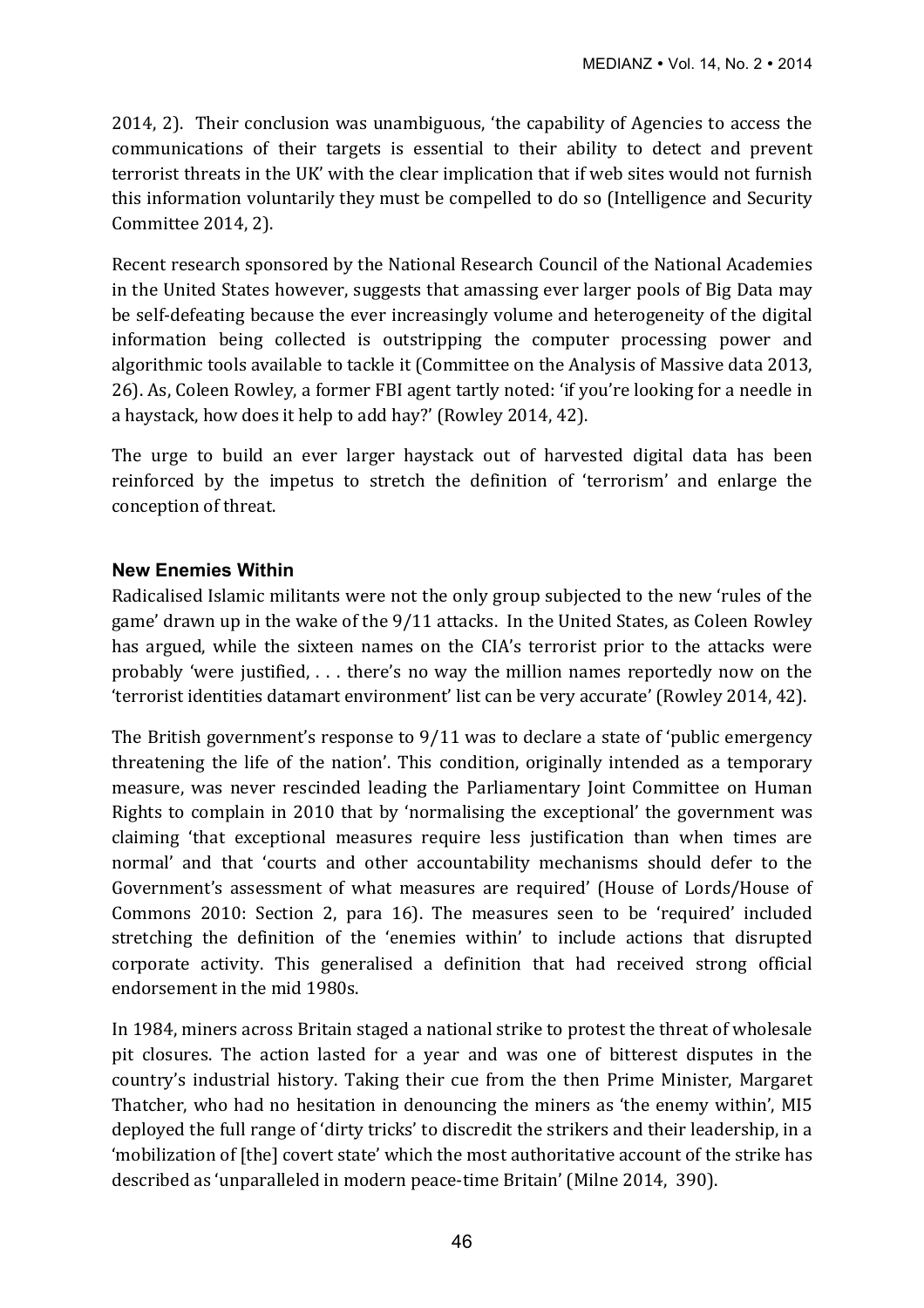This enlarged definition of 'enemies within' was invested with statutory authority in 1994 when the Intelligence Service Act formally defined the responsibilities of GCHQ as working 'in the interests of national security, with particular reference to the defence and foreign polices of Her Majesty's government' together with advancing the 'economic well-being of the United Kingdom'. By expanding the definition of the 'enemy' to include groups that disrupt economic activity and corporate expansion, this very general brief gave added impetus to the shift from selective to saturation surveillance.

As well as extended monitoring, actions by environmental and animal rights groups directed at leading energy, agri-business and pharmaceutical companies, have been increasing subject to special provisions, such as stop and search, introduced under the Terrorism Acts of 2000 and 2006. As the listing of 'other forms of terrorism' alongside 'al-Qaeda inspired' and 'Northern Ireland related' actions, in the report of the Independent Reviewer of the operation of the Acts confirms, measures originally intended to be selective have become pervasive (Armstrong 2012, 18) with the report's author noting 'the extreme breadth of the definition of 'terrorism' in the UK' (Armstrong 2012, 18).

The monitoring of 'domestic extremism' has also been extended to journalists reporting on state and corporate misconduct. Six members of the National Union of Journalists (NUJ) in Britain are currently bringing a case against the Metropolitan Police Commissioner and the Home Secretary challenging their continuing surveillance by the National Domestic Extremism and Disorder Intelligence Unit. As the NUI's general secretary, Michelle Stanistreet, noted 'there is no justification for treating journalists as criminals or enemies of the state' for fulfilling their responsibility to expose abuses of power on behalf of the citizenry (quoted in National Union of Journalists 2014, 1). Nor was there any clear justification for the police to conduct detailed analysis of the phone records of 1,757 staff working for the *Times, Sunday Times* and *Sun* newspapers after the material had been sent to them in error by the telephone operator, Vodafone Greenslade 2014, 32) It is one further sign of the drift towards absolutism.

## **The New Absolutism**

The revolutionary crowds that filled the streets of Paris in 1789 demanded full citizenship grounded in liberty, equality, and mutuality. The move from selective to saturation surveillance undermines these core principles and returns us to a condition of serfdom, in which, like William the Conqueror's subjects, we look to increasingly unaccountable governmental and commercial powers to guarantee our safety and security and direct our social participation. The result is a profound contradiction at the heart of formally democratic societies. 'As the details of our daily lives become more transparent to the organisations surveilling us, their own activities become less and less easy to discern' (Lyon 2013, 12).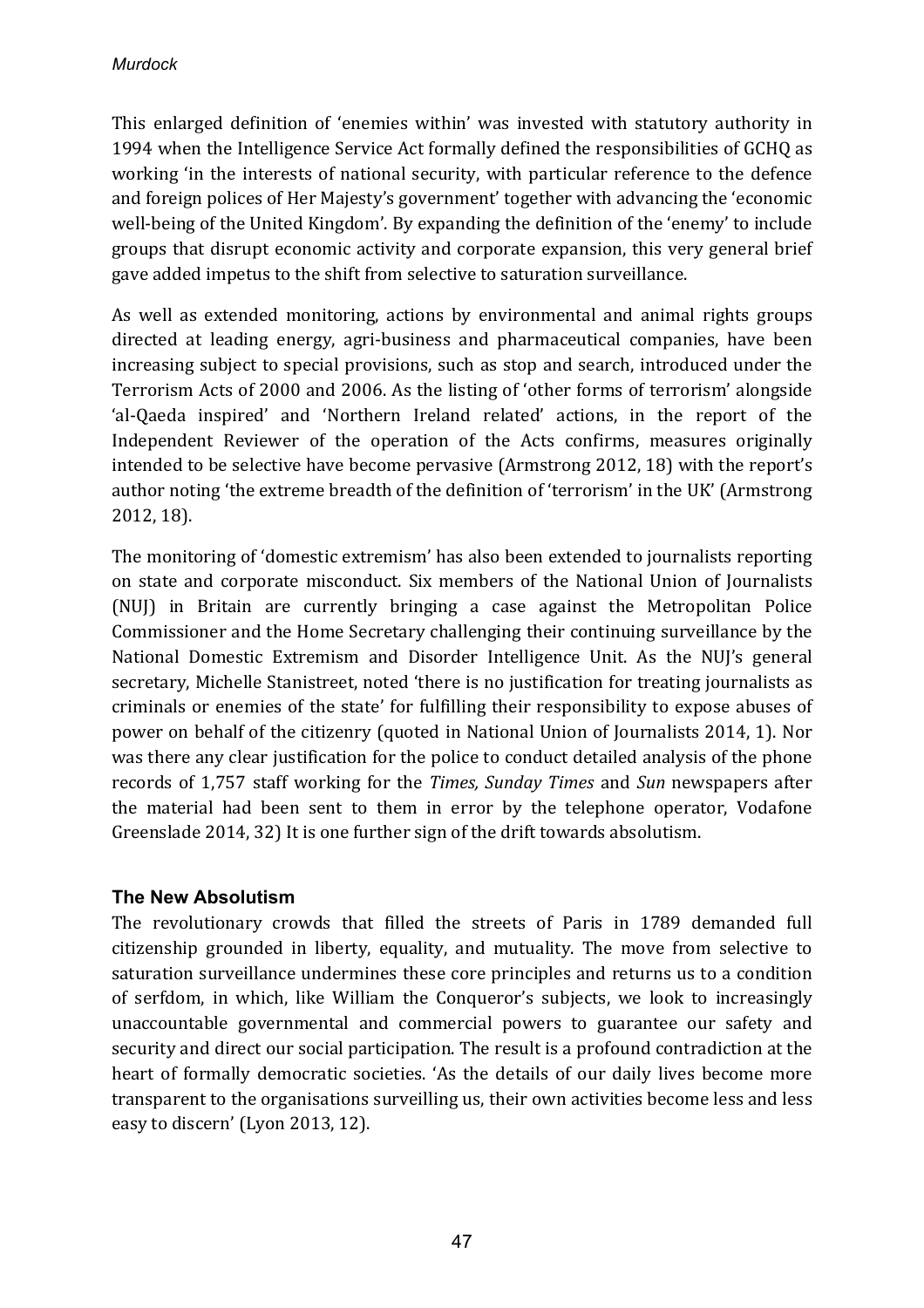William the Conqueror's officers meticulously counted every yard of land and every ox, cow, and pig in his kingdom. The contemporary apparatus of surveillance records every email, every posting, every screen page viewed, every person contacted or included in a circle of 'friends'. We have reinvented the Domesday Book for digital times.

The key issues raised by saturation surveillance concern not simply the wholesale suspension of personal privacy involved in collecting information on individuals indiscriminately, but its subsequent deployment to compile group 'profiles' on the basis of their members having something in common. As David Lyon has argued, '*social sorting* is primarily what today's surveillance achieves' (Lyon 2013, 13). This process has pervasive consequences for the allocation of rewards, life chances, and punishments, from the likelihood of being stopped and searched more frequently on the street, to the chances of obtaining credit, or being refused employment. Nor is this 'sorting' random. It is mapped onto and reinforces prevailing structures of inequality and 'contributes to the cumulative disadvantage that weighs down, isolates, excludes, and ultimately widens the gaps between those at the top, and nearly everyone else' (Gandy 2011, 176). In a self-fulfilling process, the ruling categories of 'dangerousness' and 'undesirability' that underpin the algorithms that sort Big Data are recycled in popular media as stereotypes, reinforcing the everyday suspicions and discriminations that confirm the subordination of negatively categorised groups. Our new digital Domesday Books not only compromise liberty and equality, they corrode solidarity and a sense of shared fate.

The anonymous writers of the *Anglo-Saxon Chronicles* commented critically on William the Conqueror's obsessive drive to record every possible holding on his lands, noting that 'it is shameful to tell, though he thought no shame to do it'. This stricture, on the mania for completeness, applies with renewed force to the saturation digital surveillance systems put in place by the governments of the United States, the United Kingdom, and their principal allies. In societies claiming to be democracies, for the state to behave like a feudal monarchy and to think 'no shame to do it' is a fundamental betrayal of the citizens' rights on which the system rests.

## **References**

Anon. n.d. *The Anglo-Saxon Chronicles, AD* 1085. Accessed November 20th 2014. http://www.gutenberg.org/files/657/657.txt

Armstrong, David. 2012. *The Terrorism Acts in 2011: Report of the Independent Reviewer* on the Operation of the Terrorism Act of 2000 and Part 1 of the Terrorism Act 2006. London. The Stationery Office.

BBC. 2014. 'Medical Records Rules Broken, NHS Admits'. Accessed 24th November 2014. www.bbc.co.uk/news/health-2632974

Committee on the Analysis of Massive Data -National Research council of the National Academies. 2013. *Frontiers in Massive Data Analysis.* Washington DC. The National Academic Press.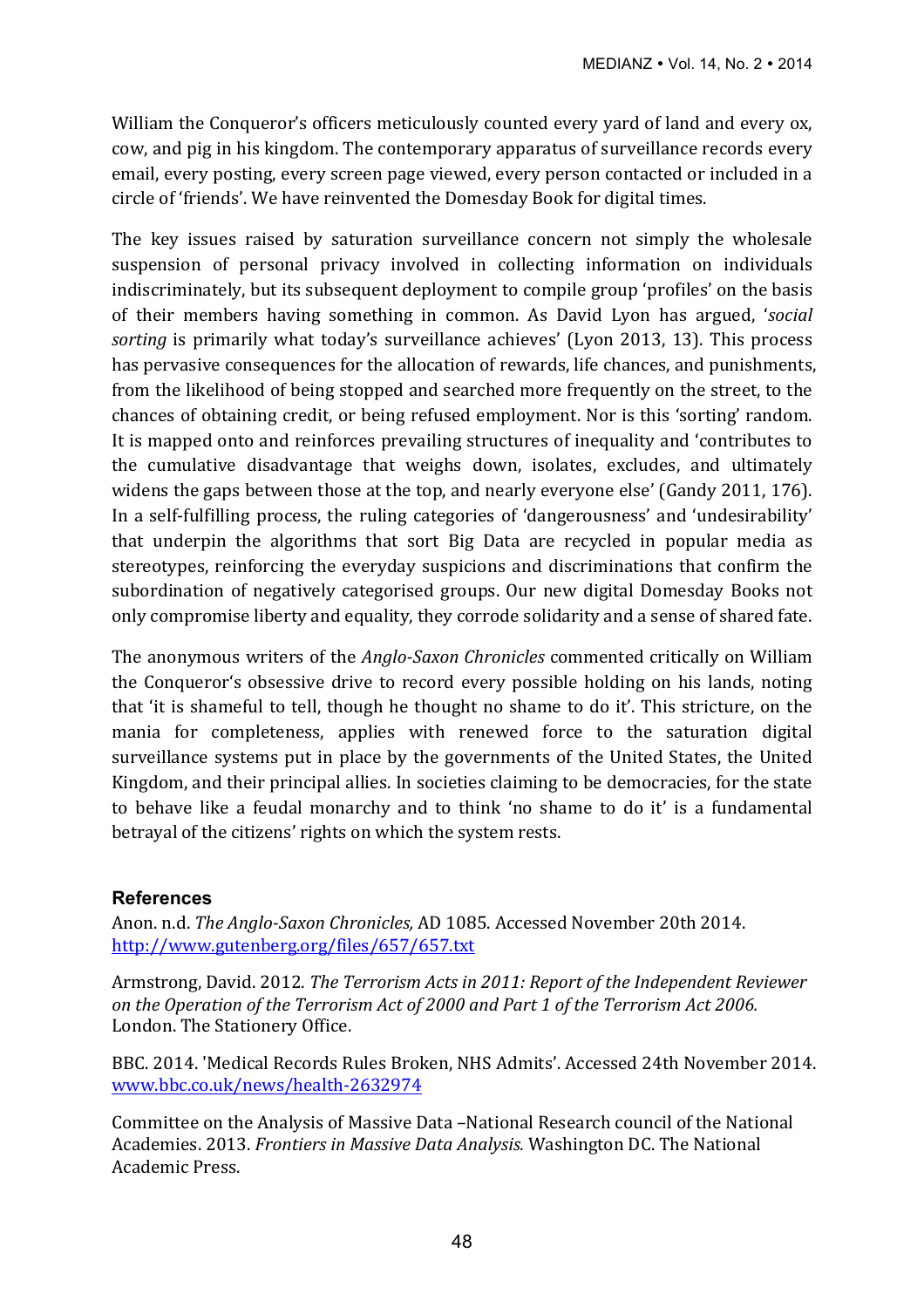Comor, Ed. 2010. 'Contextualising and Critiquing the Fantastic Prosumer: Power, Alienation and Hegemony'. *Critical Sociology* 37 (3): 309-27.

Copeland, M.V. 2013. '*WIRED* 20<sup>th</sup> Anniversary: Storage'. *Wired Magazine*, 16 April. Accessed 20 November 2014. http://www.wired.com/magazine/wired-20thanniversary/

Dodd, Vikram. 2014a. 'State internet snoopers exploit legal loopholes'. *The Guardian*, June 19.

Dodd, Vikram. 2014b. 'Rigby inquiry failed to seek our witnesses'. *The Guardian.* November 24. 

Fuchs, Christian. 2013. *Digital Labour and Karl Marx.* London. Routledge.

Gandy, Oscar Jr. 1993. *The Panoptic Sort: A Political Economy of Personal Information.* Boulder, CO: Westview Press.

Garside, Juliette. 2014. 'Vodafone reveals mass surveillance'. *The Guardian*, 6 June. Accessed 2 December 2014. 

http://www.theguardian.com/business/2014/jun/06/vodafone-reveals-secret-wiresallowing-state-surveillance

Greenslade, Roy. 2014. 'Police at war with press as the access phone records'. *The* Guardian, 1 December. 32.

Greenwald, Glenn and Ryan Gallagher, 2014. 'New Zealand Launched Mass Surveillance Project While Publicly Denying It'. 15 September. Accessed 17 January 2015. https://firstlook.org/theintercept/2014/09/15/new-zealand-gcsb-speargun-masssurveillance/

Holmes, Rachel. 2014. *Eleanor Marx: A Life.* London. Bloomsbury

Hopkins, Nick. 2013. 'US Gathering Secret Intelligence via Covert NSA Operations'. The *Guardian,* 7 June . Accessed 2 December 2014. http://www.theguardian.com/technology/2013/jun/07/uk-gathering-secretintelligence-nsa-prism

House of Commons/House of Lords. 2010. *Joint Committee on Human Rights- Counter-***Terrorism Policy and Human Rights. Seventeenth Report: Bring Human Rights Back In.** London. The Stationary Office. HL Paper 86.

Intelligence and Security Committee of Parliament. 2013. 'Statement on GCHO's Alleged Interception of Communications under the US PRISM Programme'. News Archive 17th July. Accessed 20 November 2014. http://isc.independent.gov.uk.

Intelligence and Security Committee of Parliament. 2014. 'Press Release'. News Archive November 25. Accessed 25 November 2014. http://isc.independent.gov.uk.

Kampmark, Binoy. 2014. 'Mass surveillance in New Zealand', *Counterpunch*. 16 September. Accessed 26 November 2014. http://www.counterpunch.org/2014/09/16/mass-surveillance-in-new-zealand/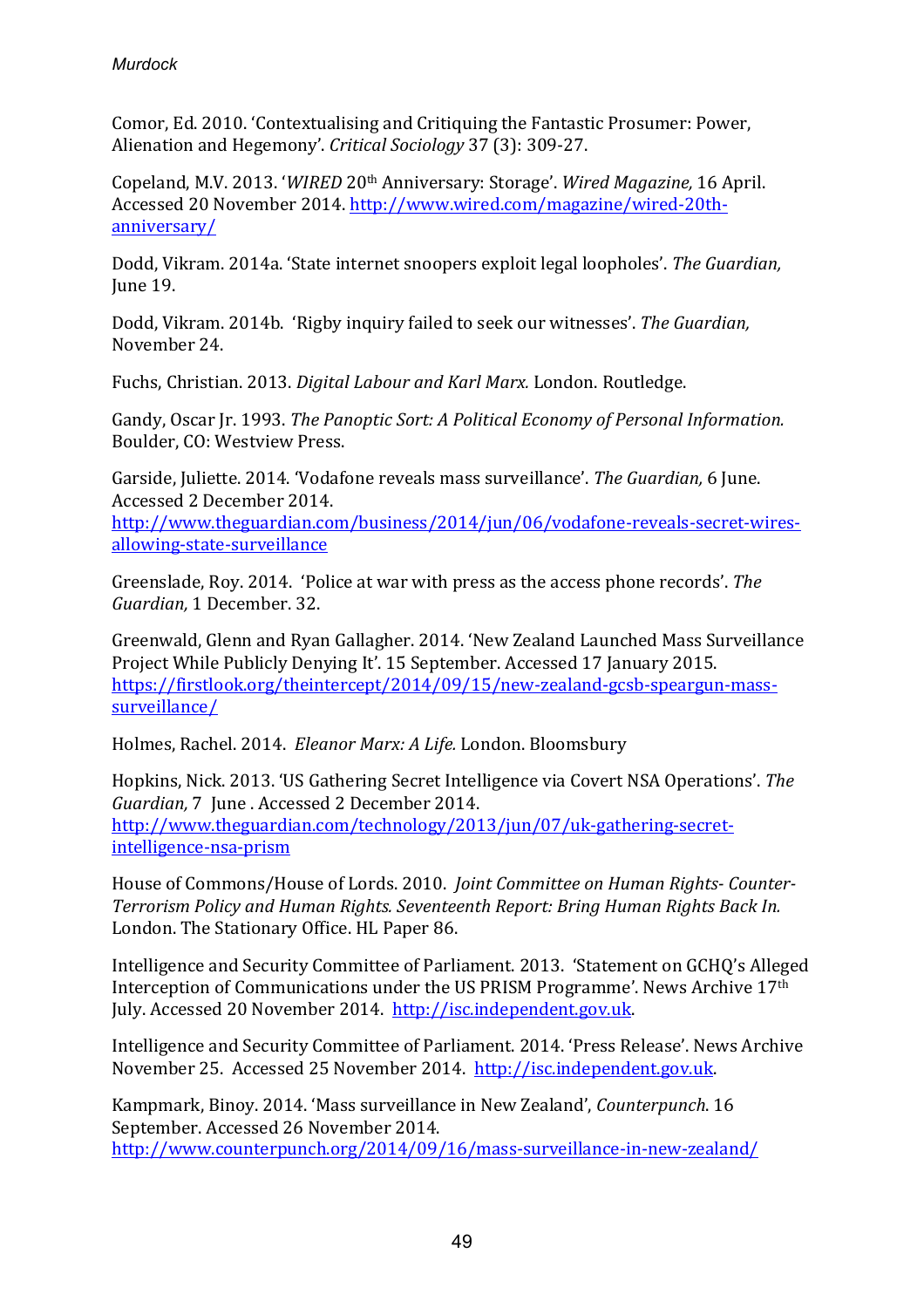Key, John. 2014. 'PM responds to incorrect surveillance claims.' Accessed 20 November 2014. http://beehive.govt.nz/release/pm-responds-incorrect-surveillance-claims

Kitchin, R. 2014. 'Big Data and human geography: Opportunities, challenges and risks', *Dialogues in Human Geography* 3 (3): 262-67.

Koehler, John O. 2000. *Stasi: The Untold Story of East Germany's Secret Police.* New York: Basic Books [New Edition].

Lightfoot, Geoffrey and Tomasz Piotr Wisniewski. 2014. 'Information asymmetry and power in surveillance societies'. Abstract. http://ssrn/abstract=2383166

Lyon, David. 2013. 'Introduction'. In *Liquid Surveillance: A Conversation*, edited by Zygmunt Bauman, and David Lyon, 1-17. Cambridge: Polity Press.

Lyon, David. 2014. 'Surveillance, Snowden, and Big Data: Capacities, Consequences, Critique.' *Big Data & Society* 1 (1): 1-13.

May, Sir Anthony. 2014. *2013 Annual Report of the Interception of Communications Commissioner.* London. House of Commons HC1184.

Mason, Rowena. 2014. 'HMCR to sell taxpayers' data'. *The Guardian*, April 19.

Mayer-Schonberger, Viktor and Kenneth Cukier, 2013. *Big Data: A Revolution That Will Transform How We Live, Work and Think.* London: John Murray.

Milne, Seumas. 2014. *The Enemy Within: The Secret War Against the Miners.* 3<sup>rd</sup> ed. London: Verso.

National Union of Journalists. 2014. 'NUJ members under police surveillance mount collective legal challenge'. *News,* 20 November. www.nuj.org.uk/home

Neumann, Peter O. 2009. *Old and New Terrorism.* Cambridge: Polity Press.

Norton-Taylor, Richard. 2014. 'MI5 tapped private lives of left wing historians'. The Guardian, 24 October.

Patton. P. 1994. 'MetamorphoLogic: Bodies and Powers in A Thousand Plateaus'. *Journal of The British Society for Phenomenology* 25 (2): 157-69.

Rowley, Coleen. 2014. 'The Bigger the Haystack, the Harder the Terrorist is to Find'. The *Guardian,* 29 November. Accessed 2 December 2014. http://www.theguardian.com/commentisfree/2014/nov/28/bigger-haystack-harderterrorist-communication-future-attacks

Scoop. 2012. 'Text: Neazor Report on GCSB and Kim Dotcom'. *Scoop: Independent News,* 27 September. Accessed 26<sup>th</sup> November 2014. http://www.scoop.co.nz/stories/print.html?path=HL1209/S00161/text-neazor

Sparrow, Andrew. 2014. 'Ministers Criticised for Selling Postcode Data'. The Guardian, March 17.

Sullivan, John L. 2013. 'Uncovering The Data Panopticon: The Urgent Need for Critical Scholarship in an Era of Corporate and Government Surveillance'. The Political Economy